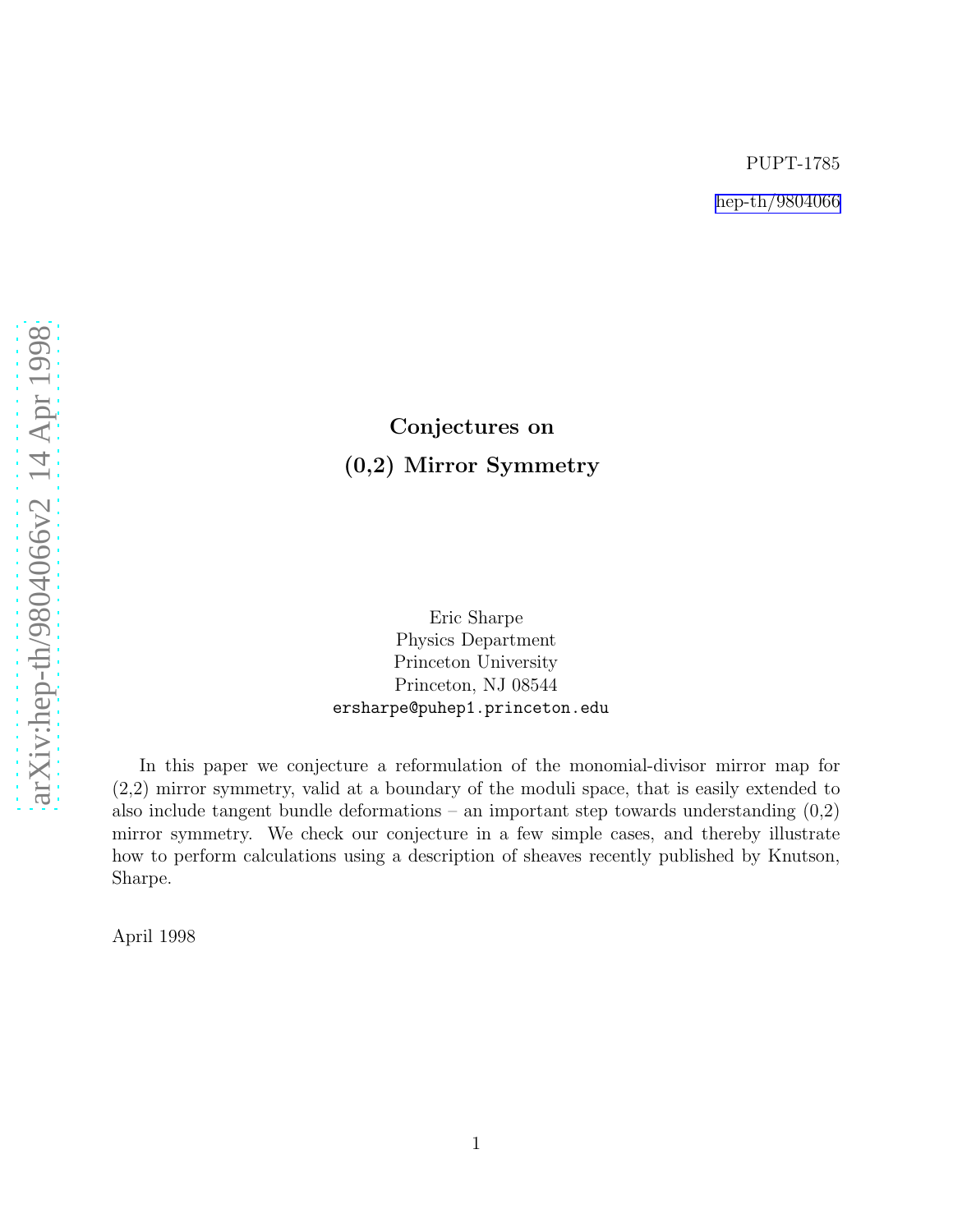## 1 Introduction

Historically mirror symmetry has provided a fascinating interplay between questions in string theory and algebraic geometry. To review, mirror symmetry is simply a symmetry under which two distinct Calabi-Yaus, say  $X$  and  $Y$ , are both described by the same conformal field theory – string theory is unable to distinguish them. Mirror symmetry is to date not deeply understood, but a large number of empirical results have been obtained.

There exists a potential generalization of mirror symmetry known as (0,2) mirror symmetry, which has been developed much less far. Whereas ordinary (so-called (2,2) ) mirror symmetry relates Calabi-Yaus X and Y,  $(0,2)$  mirror symmetry relates pairs  $(X,\mathcal{E})$  and  $(Y, \mathcal{F})$ , where  $\mathcal E$  and  $\mathcal F$  are torsion-free sheaves on X, Y, respectively. More precisely, there exists a single conformal field theory which describes both pairs. Ordinary mirror symmetry is recovered in the special case  $\mathcal{E} = TX$ ,  $\mathcal{F} = TY$ .

Ordinary mirror symmetry maps complex and Kahler moduli into one another, so for three-folds

$$
H^{(1,1)}(X) \cong H^{(2,1)}(Y)
$$
  

$$
H^{(2,1)}(X) \cong H^{(1,1)}(Y)
$$

In at least the simplest possible examples of  $(0,2)$  mirror symmetry, in which  $\mathcal E$  and  $\mathcal F$  are both deformations of the tangent bundles of  $X, Y$ ,

$$
\operatorname{Ext}^1_X(\mathcal{O}, \mathcal{E}) \cong \operatorname{Ext}^1_Y(\mathcal{F}, \mathcal{O})
$$
  

$$
\operatorname{Ext}^1_X(\mathcal{E}, \mathcal{O}) \cong \operatorname{Ext}^1_Y(\mathcal{O}, \mathcal{F})
$$

Potentially (0,2) mirror symmetry may relate the complex, Kahler, and sheaf moduli of  $(X, \mathcal{E})$  to the complex, Kahler, and sheaf moduli of  $(Y, \mathcal{F})$  in a highly intricate fashion, though as yet no one knows.

Although ordinary mirror symmetry is not deeply understood, it has been well-developed – there are well-known methods to construct mirror Calabi-Yaus, and precise relations between complex and Kahler moduli have been developed. No such statements are true of (0,2) mirror symmetry<sup>1</sup>, although there has been a very limited amount of work on the subject [\[1](#page-19-0), [19, 20, 21\]](#page-20-0).

The purpose of this paper is to begin to rectify this situation, by describing steps towards a precise map between complex, Kahler, and sheaf moduli in the special case that the sheaf over either Calabi-Yau is a deformation of the tangent bundle.

More precisely, we make a precise conjecture for a reformulation of the existing monomialdivisor mirror map for ordinary mirror symmetry which easily generalizes to include sheaf

<sup>&</sup>lt;sup>1</sup>Except in the special limit in which  $(0,2)$  mirror symmetry reduces to ordinary mirror symmetry, of course.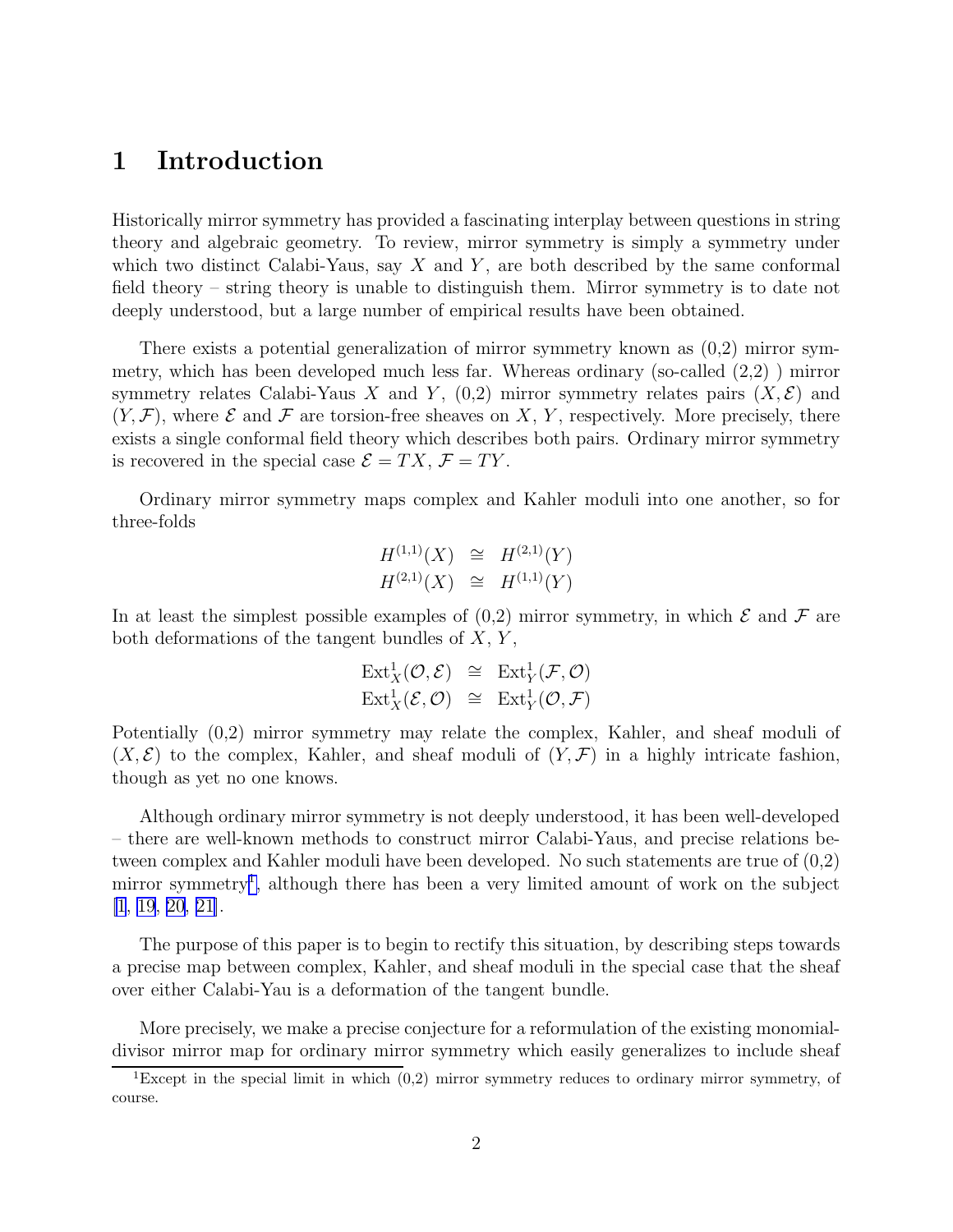deformations. Our conjecture is only valid at large radius limits – we do not know how to improve its range of validity.

We make a few simple tests of our conjecture, which allow us to demonstrate explicitly how to perform calculations using a description of sheaves recently espoused in [\[1](#page-19-0)], which contained a review and significant extension of results in [\[2, 3, 4](#page-19-0), [5\]](#page-19-0).

## 2 The Monomial-Divisor Mirror Map

Let us briefly review the monomial-divisor mirror map as described in for example [\[10\]](#page-20-0).

For any Calabi-Yau realized as a hypersurface<sup>2</sup> in a Fano toric variety, one can associate two polytopes, call them  $A$  and  $B$ .

One polytope, call it  $\mathcal{A}$ , is the Newton polytope of the complex structure – it is the polytope containing all points of the weight lattice  $M$  which are associated to possible monomials appearing in the hypersurface equation. Put another way,  $A$  is the (convex polytope) image of the moment map associated to the  $(S^1)^n \subset (\mathbb{C}^{\times})^n$  action on the toric variety, with symplectic form defined by the anticanonical divisor.

The polytope  $\beta$  can be constructed as the polyhedron generating the fan for the ambient toric variety, as cones over faces. (Note that such a polyhedron can only exist when the toric variety is projective.) This polyhedron is also the "polar polyhedron" of  $A$  [\[7](#page-20-0), section 4.1]:

$$
\mathcal{B} = \{(x_1, \dots, x_n) \in M_\mathbf{R} \mid \sum_i x_i y_i \ge -1 \,\forall (y_1, \dots, y_n) \in \mathcal{A}\}
$$

Mirror symmetry exchanges  $\mathcal A$  and  $\mathcal B$ . By examining how vertices of the polyhedra are mapped to one another, we recover the monomial-divisor mirror map. In particular, vertices of  $\mathcal A$  correspond to monomials and vertices of  $\mathcal B$  correspond to toric divisors, so we can see explicitly which monomials are mapped to which divisors, and vice-versa.

Essentially the monomial-divisor mirror map acts by exchanging convex polytope moment map images. The vertices of such polytopes correspond to fixed points of the (Hamiltonian) torus action; by studying how fixed points are mapped to one another, we learn how monomials and divisors are exchanged.

In what follows we will present a formally distinct but (hopefully) equivalent formulation of the monomial-divisor mirror map, which directly exchanges specific components of sheaf cohomology groups.

<sup>&</sup>lt;sup>2</sup>Generalizations to complete intersections exist but are not relevant for this paper, so they are omitted.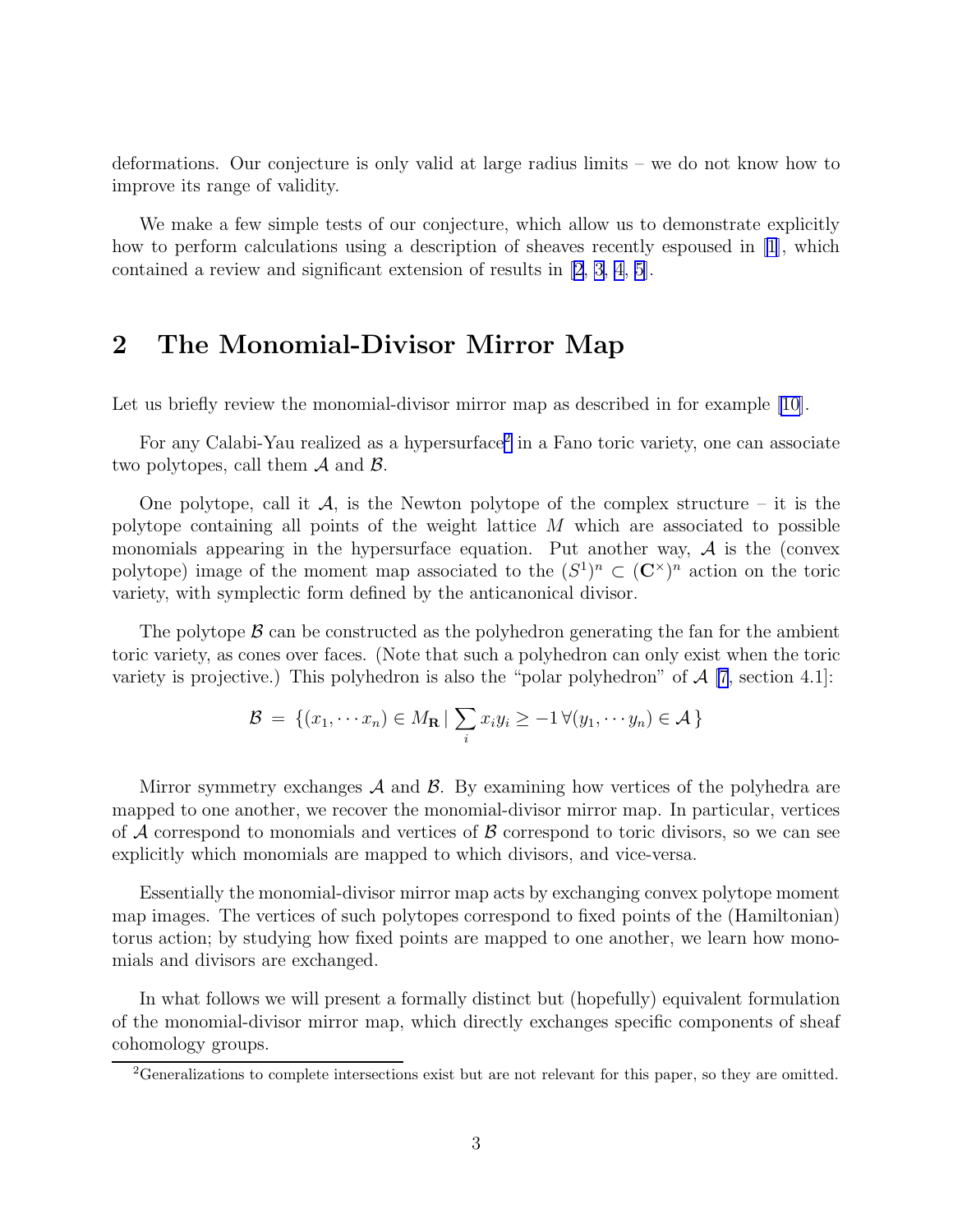### 3 Reformulation of Monomial-Divisor Mirror Map

How might we extend the monomial-divisor mirror map to include sheaf deformations? In order to do so, we shall work near large complex structure limit points. In particular, not just any large complex structure limit points, but those in which the tangent bundle of the Calabi-Yau is stably equivalent to the restriction of an "equivariant" sheaf on the ambient toric variety.

### 3.1 Equivariance

What does it mean for a sheaf on a toric variety to be equivariant? All toric varieties have a natural action of  $(\mathbb{C}^{\times})^n$ . This action on the toric variety defines an action on any moduli space of sheaves: for any sheaf  $\mathcal{E}$  and any  $t \in (\mathbb{C}^{\times})^n$ , we can take  $\mathcal{E} \mapsto t^*\mathcal{E}$ . Typically  $\mathcal{E} \neq t^*\mathcal{E}$ , but in the special case that  $\mathcal{E} = t^*\mathcal{E}$  for all  $t \in (\mathbb{C}^\times)^n$ , we say that  $\mathcal{E}$  is equivariant<sup>3</sup> (with respect to the algebraic torus).

Equivariant sheaves have a number of nice properties. For example, sheaf cohomology groups and global Ext groups of equivariant sheaves on toric varieties have a canonical decomposition, known as an isotypic decomposition, by elements of the weight lattice M of the algebraic torus. More precisely, if  $\mathcal E$  and  $\mathcal F$  are equivariant, then

$$
H^{p}(\mathcal{E}) = \bigoplus_{\chi} H^{p}(\mathcal{E})_{\chi}
$$

$$
\text{Ext}^{p}(\mathcal{E}, \mathcal{F}) = \bigoplus_{\chi} \text{Ext}^{p}(\mathcal{E}, \mathcal{F})_{\chi}
$$

We should note that when authors speak of equivariant sheaves, they sometimes implicitly assume a specific choice of "equivariant structure" has been made. An equivariant structure is simply a precise choice of action of the algebraic torus on the sheaf; it is not sufficient to know the fact that the algebraic torus maps the sheaf back into itself, one must also know precisely how the algebraic torus maps the sheaf into itself.

Under what circumstances is the tangent bundle of a Calabi-Yau stably equivalent to the restriction of an equivariant sheaf? This will happen when the hypersurface defining the Calabi-Yau is a monomial. Such a Calabi-Yau is highly degenerate, and for technical reasons degenerate Calabi-Yaus are often excised from moduli spaces of complex structures. The degenerate Calabi-Yaus we shall consider, however, still exist on the moduli space. (For more information on complex structure moduli spaces, see appendix [A.](#page-15-0)) We will refer to

<sup>&</sup>lt;sup>3</sup>Infact, it was noted in [[1\]](#page-19-0) that this definition of equivariant sheaves is not quite correct technically, but for the purposes of this article it will suffice.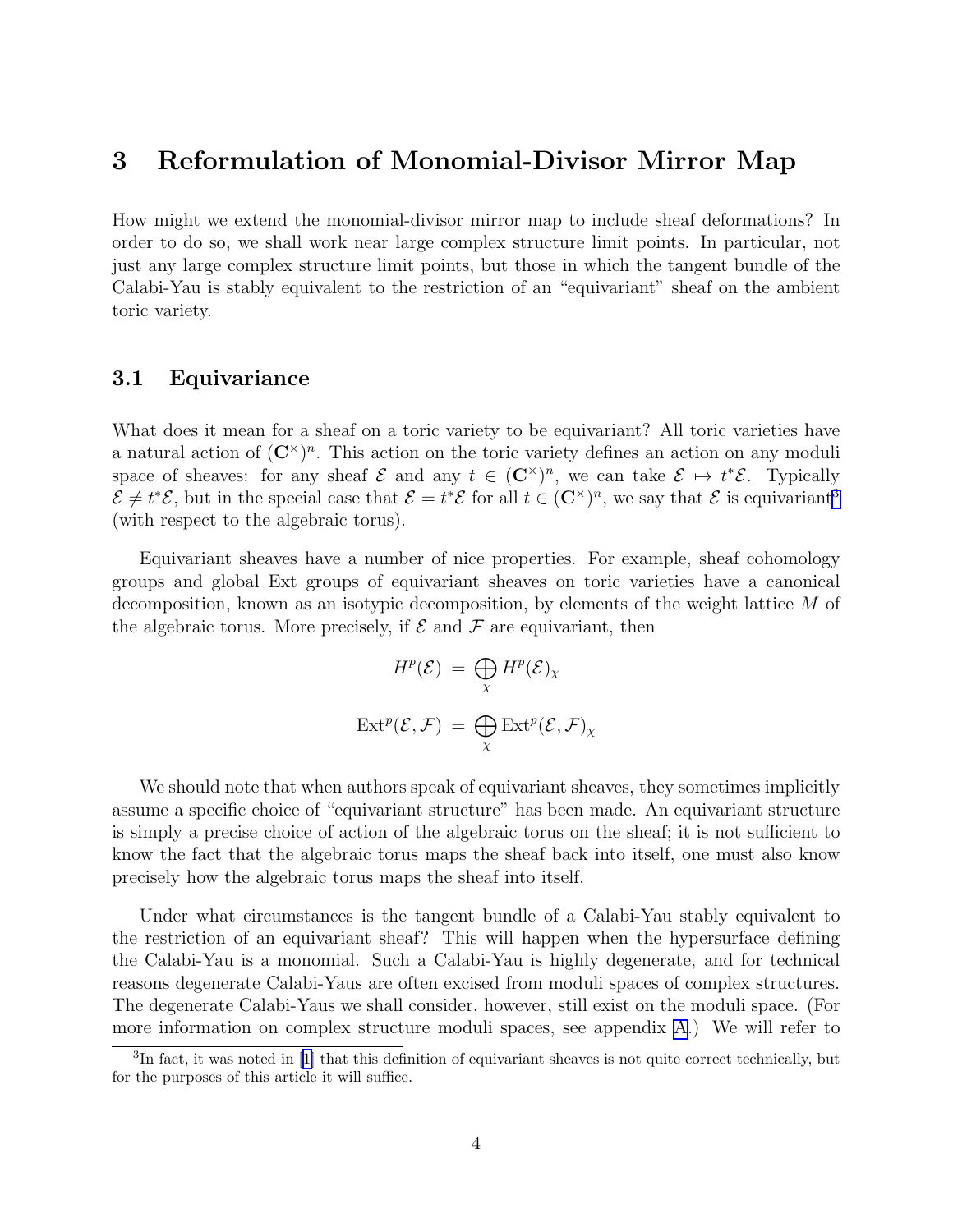(degenerate) Calabi-Yaus whose tangent bundles are stably equivalent to the restriction of an equivariant sheaf as "equivariant Calabi-Yaus".

If we describe the ambient toric variety in terms of homogeneous coordinates and  $\mathbb{C}^{\times}$ actions, then the product of all homogeneous coordinates is a possible monomial appearing in a Calabi-Yau hypersurface equation, and by itself represents a degenerate Calabi-Yau that exists on the moduli space. Better, in fact: it is usually a large complex structure limit [\[6](#page-20-0), [8\]](#page-20-0).

Let us consider a specific example. Let  $x_1, \cdots x_5$  represent homogeneous coordinates on  $\mathbf{P}^4$  and  $\mathbf{P}^4/(\mathbf{Z}_5)^3$ , then in both ambient spaces the hypersurface

$$
x_1 x_2 x_3 x_4 x_5 = 0
$$

is a degenerate Calabi-Yau. Moreover, as is well-known, this hypersurface in  $\mathbf{P}^4/(\mathbf{Z}_5)^3$  is precisely the large complex structure limit. Another example[[11](#page-20-0)] is the family of degree 8 hypersurfaces in  $\mathbf{P}^4_{1,1,2,2,2}/\mathbf{Z}^3_4$  given by

$$
4\psi x_1x_2x_3x_4x_5 + \phi x_1^4x_2^4 = 0
$$

where  $x_1, \dots, x_5$  are the homogeneous coordinates. This family of Calabi-Yaus represents the large complex structure limits of the mirror to degree 8 hypersurfaces in  $\mathbf{P}^4_{1,1,2,2,2}$ . When either  $\psi = 0$  or  $\phi = 0$ , we recover an equivariant Calabi-Yau.

As this point is quite important, we shall repeat it. In the "classical" limit of mirror symmetry, in which all worldsheet instanton corrections are suppressed in both mirror Calabi-Yaus, both Calabi-Yaus are degenerate and in limits have tangent bundles stably equivalent to the restriction of an equivariant sheaf. Thus, mirror Calabi-Yaus exist which are both equivariant, and such Calabi-Yaus correspond to a "classical" limit of mirror symmetry.

On an equivariant Calabi-Yau, sheaf cohomology groups and Ext groups inherit nontrivial properties from the ambient toric variety. In particular, in the case that a sheaf on an equivariant Calabi-Yau X is the restriction of of an equivariant sheaf  $\mathcal E$  on an ambient toric variety Y, the sheaf cohomology groups  $H^p(X, \mathcal{E}|_X)$  inherit the isotypic decomposition of sheaf cohomology groups on the ambient space. In particular, recall that the restriction of  $\mathcal E$  to X is defined by

$$
0 \to \mathcal{E} \otimes \mathcal{O}(K) \to \mathcal{E} \to \mathcal{E} \otimes \mathcal{O}_X \to 0
$$

where  $\mathcal{O}_X$  is a skyscraper sheaf with support on the Calabi-Yau X. Now, both  $\mathcal{E} \otimes \mathcal{O}(K)$  and  $\mathcal E$  are equivariant, and moreover the map  $\mathcal E \otimes \mathcal O(K) \to \mathcal E$  is equivariant when X is an equivariant Calabi-Yau, so clearly the sheaf cohomology groups  $H^p(X, \mathcal{E}|_X)$  inherit the isotypic decomposition of sheaf cohomology groups on the ambient toric variety  $Y$ . Put another way, in the case of an equivariant Calabi-Yau, the skyscraper sheaf  $\mathcal{O}_X$  is an equivariant torsionful sheaf, so  $\mathcal{E} \otimes \mathcal{O}_X$  is equivariant and  $H^p(Y, \mathcal{E} \otimes \mathcal{O}_X) = H^p(X, \mathcal{E}|_X)$  has an isotypic decomposition.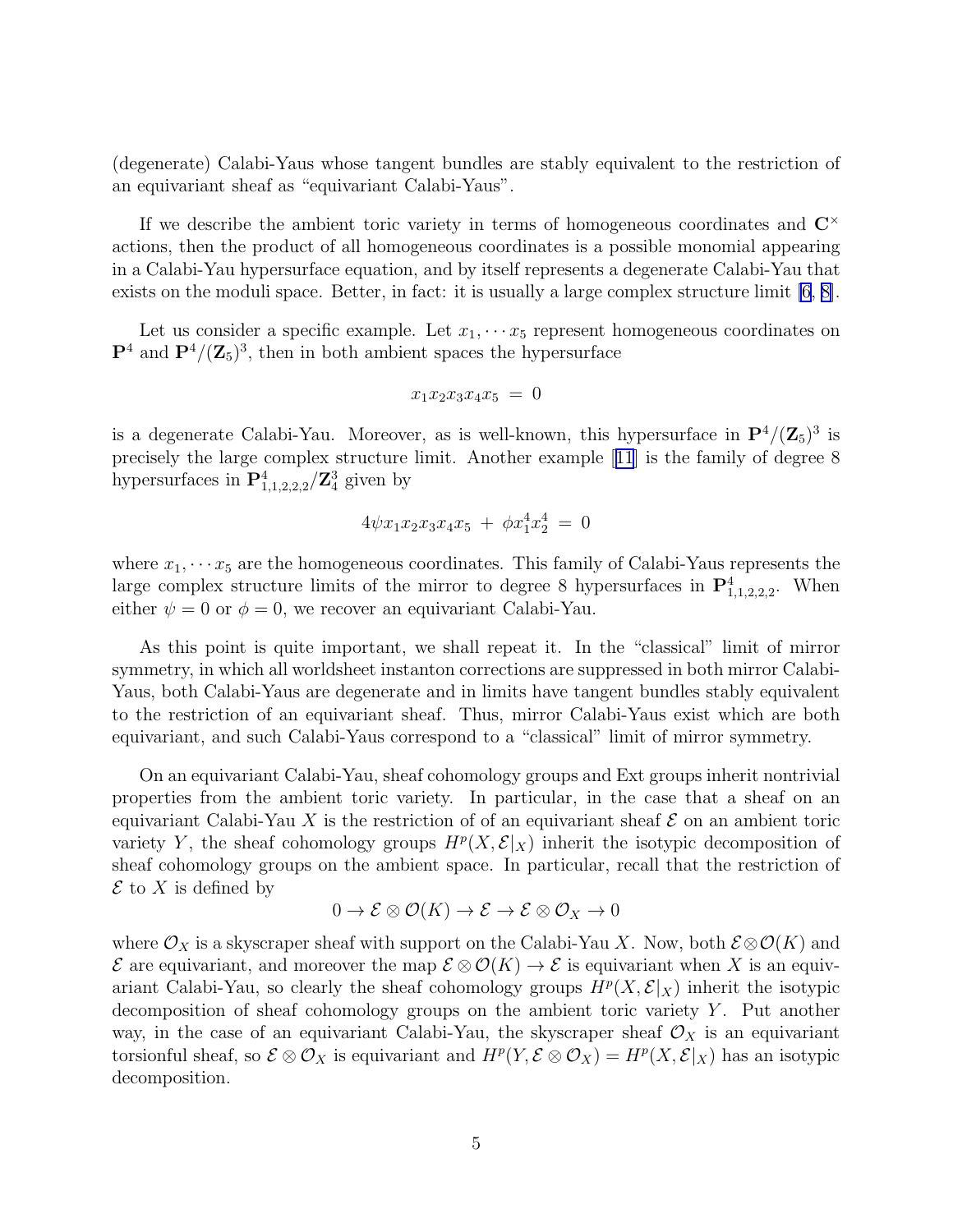### 3.2 The Conjectured Reformulation

Now, let us re-examine the monomial-divisor mirror map in the limit of large complex structure and large radius, and more specifically, in a limit in which both Calabi-Yaus have tangent sheaves which are the restriction of an equivariant sheaf. In this limit, we conjecture the monomial-divisor mirror map exchanges isotypic components of sheaf cohomology. More precisely, if X, Y are a mirror pair of Calabi-Yaus, then in this limit, for all  $\chi$  in the weight lattice of the algebraic torus  $M$ , we claim

$$
H^1(X, TX)_\chi \cong H^1(Y, T^*Y)_\chi
$$
  

$$
H^1(X, T^*X)_\chi \cong H^1(Y, TY)_\chi
$$

We conjecture that this is precisely the statement of the monomial-divisor mirror map in the equivariant limit.

In fact, we have been slightly sloppy. The weight lattices of the algebraic tori underlying the ambient toric varieties in which  $X$  and  $Y$  are embedded are not canonically isomorphic. The more nearly correct statement of the conjecture is that there exists an isomorphism of the weight lattices such that components of sheaf cohomology groups are exchanged as above.

Not only have we been sloppy, we have also been somewhat naive. Equivariant Calabi-Yaus are highly singular, and in the limit of complex structure in which a Calabi-Yau becomes equivariant, the sheaf cohomology groups may jump – they may lose or gain elements. In particular, we shall see in specific examples that it is quite common for the sheaf cohomology groups of an equivariant Calabi-Yau to not quite have the same dimensions as the sheaf cohomology groups of a smooth Calabi-Yau. For example, we will find that whereas a smooth elliptic curve E has  $h^1(E, TE) = 1$ , for a degenerate E we compute  $h^1(E, TE) = 0$ . Unfortunately this jumping phenomenon makes our conjecture somewhat less palatable. In order for our conjecture to be genuinely useful, one would need to extend it away from equivariant limits.

### 3.3 (0,2) Generalization

How can we extend the monomial-divisor mirror map, as reformulated above, to include sheaf deformations? When phrased in the language above, it is straightforward. Deformations of a sheaf  $\mathcal E$  are parametrized by elements of (global)  $\text{Ext}^1(\mathcal E,\mathcal E)$ , so the answer should be relatively clear. In the special case that the gauge sheaves  $\mathcal{E}, \mathcal{F}$  on X, Y, respectively are both deformations of the tangent sheaves, and also happen to be the restriction of equivariant sheaves, we can hypothesize that  $(0,2)$  mirror symmetry relates

$$
\text{Ext}^1_X(\mathcal{E}, \mathcal{E})_\chi \,\cong\, \text{Ext}^1_Y(\mathcal{F}, \mathcal{F})_\chi
$$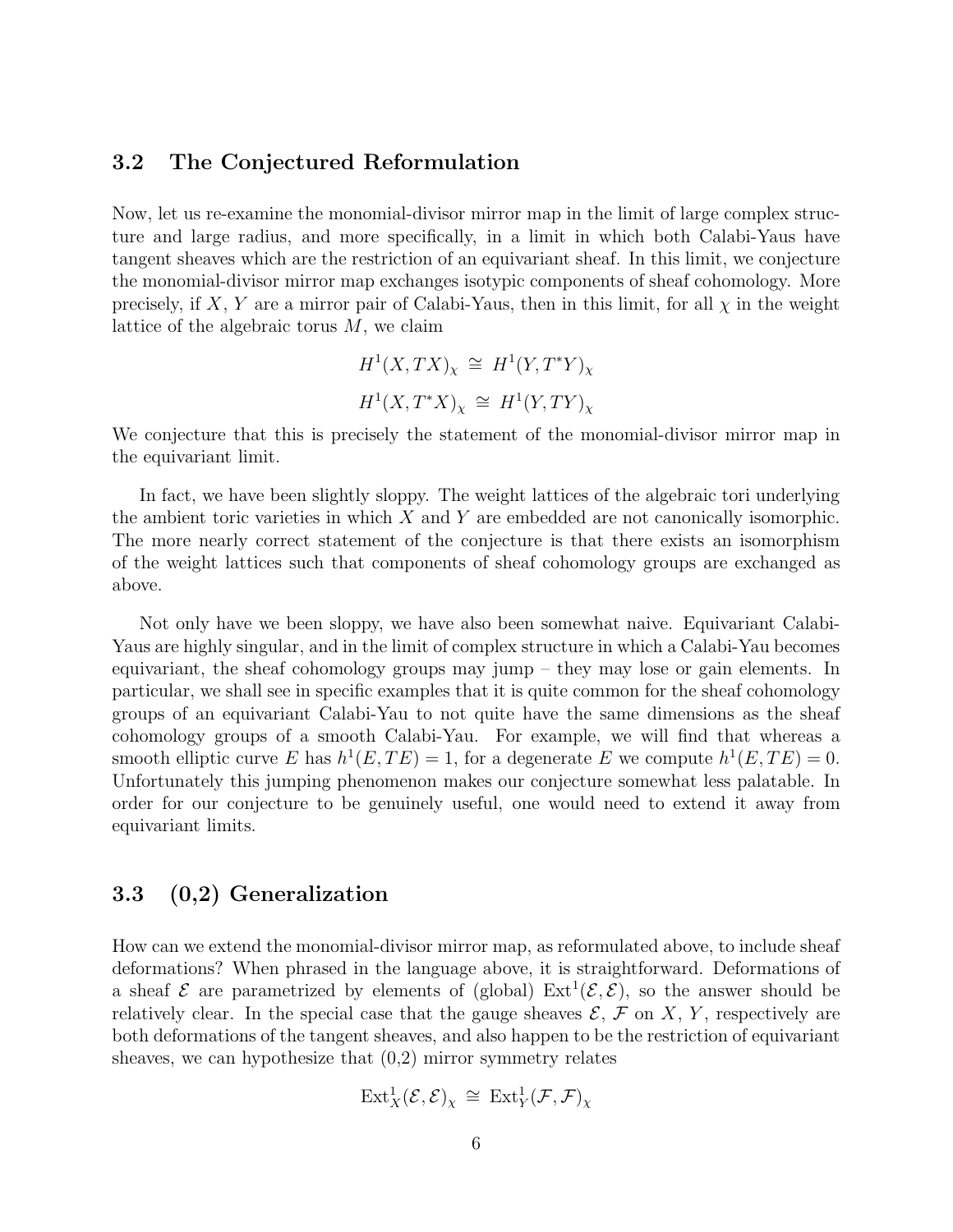How can such a result be interpreted? In general, isotypic components of  $Ext^1(\mathcal{E}, \mathcal{E})$ associated with character 0 describe deformations that preserve equivariance, whereas those with nonzero character destroy equivariance. If our conjecture is correct, then it implies that deformations preserving equivariance are mirror to deformations also preserving equivariance, and also relates specific non-equivariance-preserving deformations (at least in limits where worldsheet instanton effects are small).

So far we have given a conjecture for a reformulation of the monomial-divisor mirror map that works only in the limit in which both Calabi-Yaus are at large radius and large complex structure. How might one attempt to extend our ansatz away from this limit? Consider the case that one of the Calabi-Yaus is deformed to generic complex structure, but held at large radius (in fact at the same large radius limit). In this case, the algebraic torus defining the ambient toric variety no longer has a well-defined action on the sheaf cohomology groups – in fact, its action changes the complex structure of the Calabi-Yau. However, since the Calabi-Yau is at large radius, its mirror is at large complex structure (and in fact still equivariant) – thus, the algebraic torus defining the ambient toric variety of the mirror Calabi-Yau does have an action!

Put another way, if we deform one of our equivariant Calabi-Yaus to arbitrary complex structure but hold the Kahler moduli at the same large radius point, then its sheaf cohomology still has an isotypic decomposition – but under the algebraic torus defining the ambient toric variety of the mirror ! Similarly, if we hold the complex structure fixed but vary the Kahler moduli, then the isotypic decomposition will still be well-defined, although cup and Yoneda products will receive worldsheet instanton corrections.

Unfortunately, because the sheaf cohomology groups jump in degenerations, there is no reason why the mirror isotypic decomposition of sheaf cohomology of a smooth Calabi-Yau described above should coincide with the isotypic decomposition of its degenerate mirror. Our calculations of sheaf cohomology of degenerations are somewhat naive – perhaps we have missed subtleties which give better-behaved results. In any event, we will not see the isotypic decomposition under a mirror algebraic torus explicitly in this paper. If it were possible to correct our ansatz for these cases, then one might wonder whether it can be extended farther – to the case when both the complex and Kahler moduli are generic. We do not have any comments on this case, except to speculate that some sort of derived categories argument may prove crucial.

In order to try to test our conjecture, we shall compute sheaf cohomology groups and Ext groups on degenerate elliptic curves. We shall not be able to check whether any matching suggested by the isotypic decomposition agrees with the usual monomial-divisor mirror map, we shall only be able to see whether (judging by dimensions of components) there exist matchings suggested by isotypic decompositions.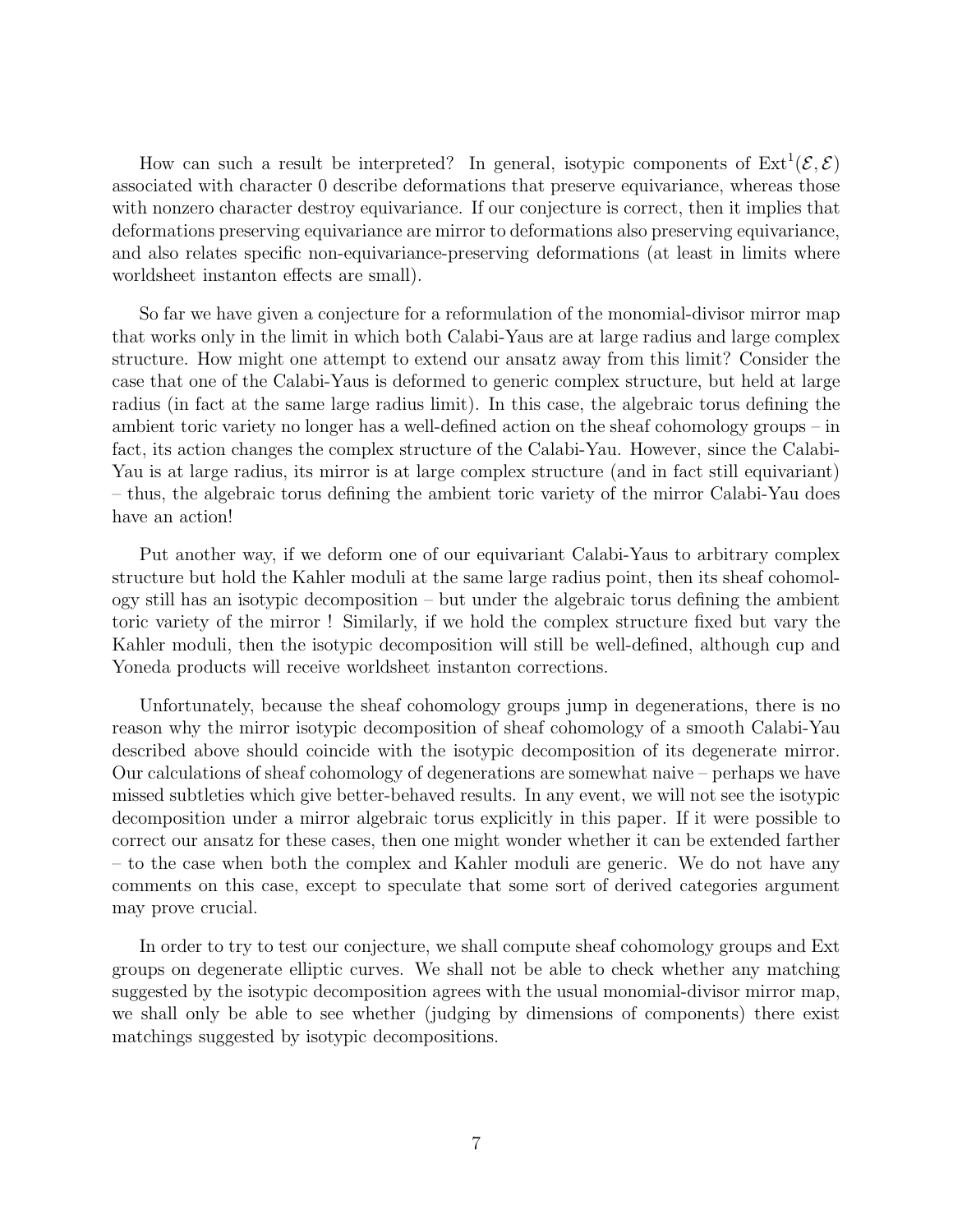### 3.4 Discrete R-anomalies

There is a potential danger in our approach which we have glossed over so far. We shall be studying sheaves on toric varieties that restrict to a sheaf stably equivalent to the tangent bundle of the Calabi-Yau (for an elliptic curve E, sheaves  $\mathcal E$  such that  $\mathcal E|_E = TE \oplus \mathcal O$ ) and it was noted in [\[14\]](#page-20-0) that linear sigma models describing such situations suffer from certain poorly understood effects.

However we feel this is not a problem in the present case. First, we are not trying to construct conformal field theories directly but rather are merely studying a mathematical construction designed to shed light on the monomial-divisor mirror map.

Second, we should point out the existence of discrete R-anomalies at Landau-Ginzburg points does not reflect instability in a gauge sheaf, despite claims in the existing literature. On a Calabi-Yau X, the sheaf  $TX \oplus \mathcal{O}$  is not unstable but rather properly semistable<sup>4</sup>, and the D-term constraint in the low-energy supergravity allows not only stable sheaves butalso split properly semistable sheaves [[1\]](#page-19-0). Properly semistable sheaves are grouped<sup>5</sup> in S-equivalence classes, and each S-equivalence class contains a unique split representative [\[15](#page-20-0), p.23]. Thus, the discrete R-anomalies described in[[14\]](#page-20-0) do not have anything to do with stability per se, but rather quite possibly reflect the fact that the renormalization group flow is extremely subtle to understand because of the presence of a properly semistable sheaf.

### 4 Elliptic Curves

In this section we will perform consistency checks on our conjecture by explicitly calculating relevant sheaf cohomology groups on the degenerate elliptic curve in  $\mathbf{P}^2$  and on the mirror curve in  $\mathbf{P}^2/\mathbf{Z}_3$ .

This particular case is extremely simple: there is only one complex, Kahler, and bundle deformation, so our conjecture automatically holds true in this case. In more complicated cases we can check that dimensions of isotypic components of sheaf cohomology groups match, but unfortunately nowhere in this paper (except in the trivial case of elliptic curves) will we be able to determine whether the monomial-divisor mirror map actually exchanges isotypic components. All we can do is check that dimensions of isotypic components match – a consistency test, no more.

<sup>&</sup>lt;sup>4</sup>More generally [\[16](#page-20-0)], the direct sum of two Mumford-Takemoto semistable bundles with the same slope is again Mumford-Takemoto semistable.

<sup>&</sup>lt;sup>5</sup>More precisely, points on a moduli space of sheaves that are properly semistable do not correspond to unique semistable sheaves, but rather to S-equivalence classes of properly semistable sheaves. Points that are stable do correspond to unique stable sheaves  $- S$ -equivalence classes are a phenomenon arising only for properly semistable objects.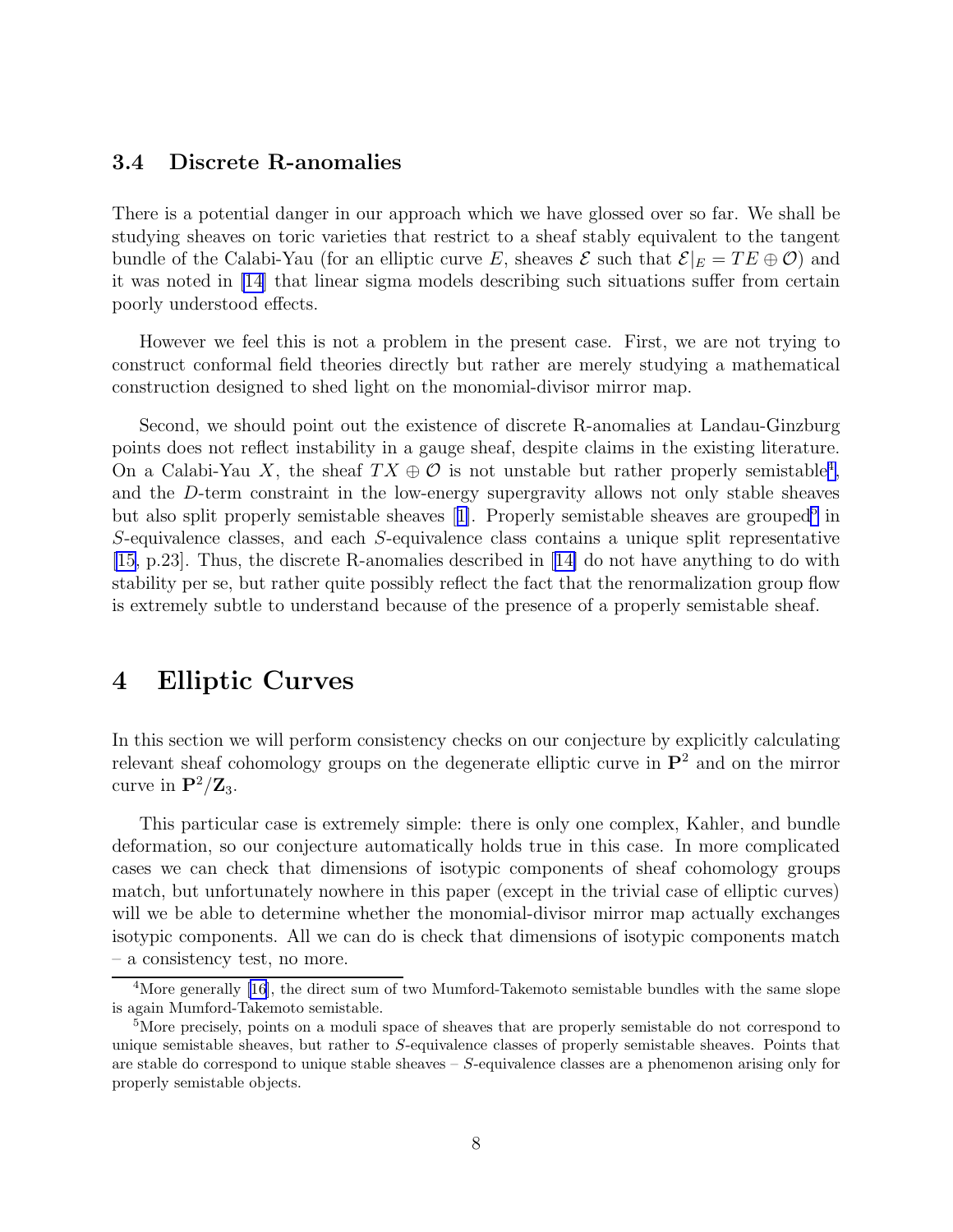<span id="page-8-0"></span>

Figure 1: A fan for the toric variety  $\mathbf{P}^2$ .

As the techniques needed to perform our calculations are new to the physics literature, we shall work through the calculations in detail.

### 4.1 Elliptic Curve in  $P^2$

A fan describing  $\mathbf{P}^2$  as a toric variety is shown in figure 1.

We will be interested in the degenerate elliptic curve  $E$  defined by

$$
xyz\ =\ 0
$$

The tangent bundle of E is stably equivalent to the restriction of an equivariant bundle, say  $\mathcal{E}$ ,on  $\mathbf{P}^2$ . (In other words,  $\mathcal{E}|_E = TE \oplus \mathcal{O}$ .) In the notation of [[1\]](#page-19-0), the bundle  $\mathcal{E}$  on  $\mathbf{P}^2$  is defined by the filtrations

$$
(\mathcal{E})^{\alpha}(i) = \begin{cases} \mathbf{C}^2 & i < 0 \\ \alpha & i = 0, 1 \\ 0 & i > 1 \end{cases}
$$

(To check that this bundle restricts on  $E$  to become stably equivalent to  $TE$ , i.e., that it is the same as the bundle on  $\mathbf{P}^2$  defined by the short exact sequence

$$
0 \to \mathcal{E} \to \bigoplus_{1}^{3} \mathcal{O}(1) \to \mathcal{O}(3) \to 0
$$

note that both bundles have  $c_1 = 0$  and  $c_2 = 3$ .) In order to calculate the sheaf cohomology of TE, we shall calculate the sheaf cohomology of  $\mathcal E$  and  $\mathcal E \otimes \mathcal O(K)$  and use relations derived from the short exact sequence

$$
0\to \mathcal{E}\otimes \mathcal{O}(K)\to \mathcal{E}\to \mathcal{E}\otimes \mathcal{O}_E\to 0
$$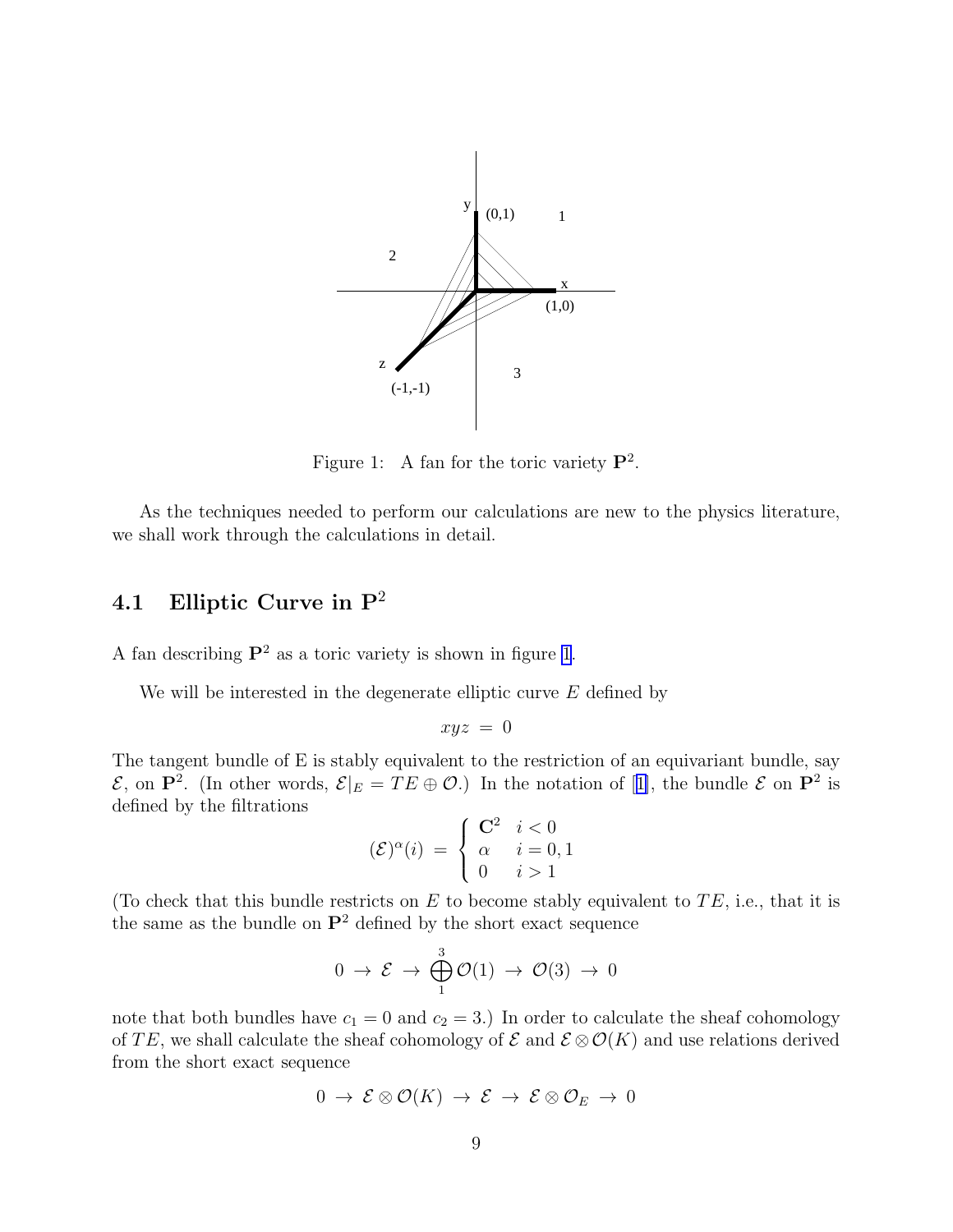The modules associated to the toric divisors have the forms indicated below. The module associated to  $\{x=0\}$ , call it  $(\mathcal{E})^x$ , has the form

| $\overline{0}$ |  | $\begin{array}{ccc} 0 & (x) & (x) \\ 0 & (x) & (x) \\ 0 & (x) & (x) \end{array}$ | $\frac{\bf C^2}{\bf C^2}$<br>${\bf C}^2$ |  |
|----------------|--|----------------------------------------------------------------------------------|------------------------------------------|--|

The complex one-dimensional subspace of  $\mathbb{C}^2$  generated by  $x = (1,0)$  is denoted by  $(x)$ . Similarly, the module associated to  $\{y=0\}$ , call it  $(\mathcal{E})^y$ , has the form

|                        | $-1$                              |                                   |                              |  |
|------------------------|-----------------------------------|-----------------------------------|------------------------------|--|
| 1<br>0<br>$-1$<br>$-2$ | $\mathbf{C}^2$<br>(y)<br>(y)<br>O | $\mathbf{C}^2$<br>(y)<br>(y)<br>O | $\mathrm{C}^2$<br>(y)<br>(y) |  |
|                        |                                   |                                   |                              |  |

and finally the module  $(\mathcal{E})^z$  associated to the divisor  $\{z=0\}$  has the form

|                | $-1$                 | $\left( \right)$ |                  |  |
|----------------|----------------------|------------------|------------------|--|
|                |                      |                  |                  |  |
| 3              |                      | 0                | 0                |  |
| $\overline{2}$ | (z)                  | $\hspace{.0cm}0$ | 0                |  |
| $\mathbf{1}$   | (z)                  | (z)              | 0                |  |
| $\overline{0}$ | $\overline{\bf C}^2$ | (z)              | (z)              |  |
| $-1$           | $\mathrm{C}^2$       | ${\bf C}^2$      | (z)              |  |
| $-2$           | $\mathrm{C}^2$       | $\mathrm{C}^2$   | $\overline{C}^2$ |  |
|                |                      |                  |                  |  |

#### $4.1.1$  $H^1(E, \mathcal{E})$

Now, given the fact that

$$
H^0(\mathcal{E})_\chi \,=\, \bigcap_{\alpha\in|\Sigma|} (\mathcal{E})^\alpha(\chi)
$$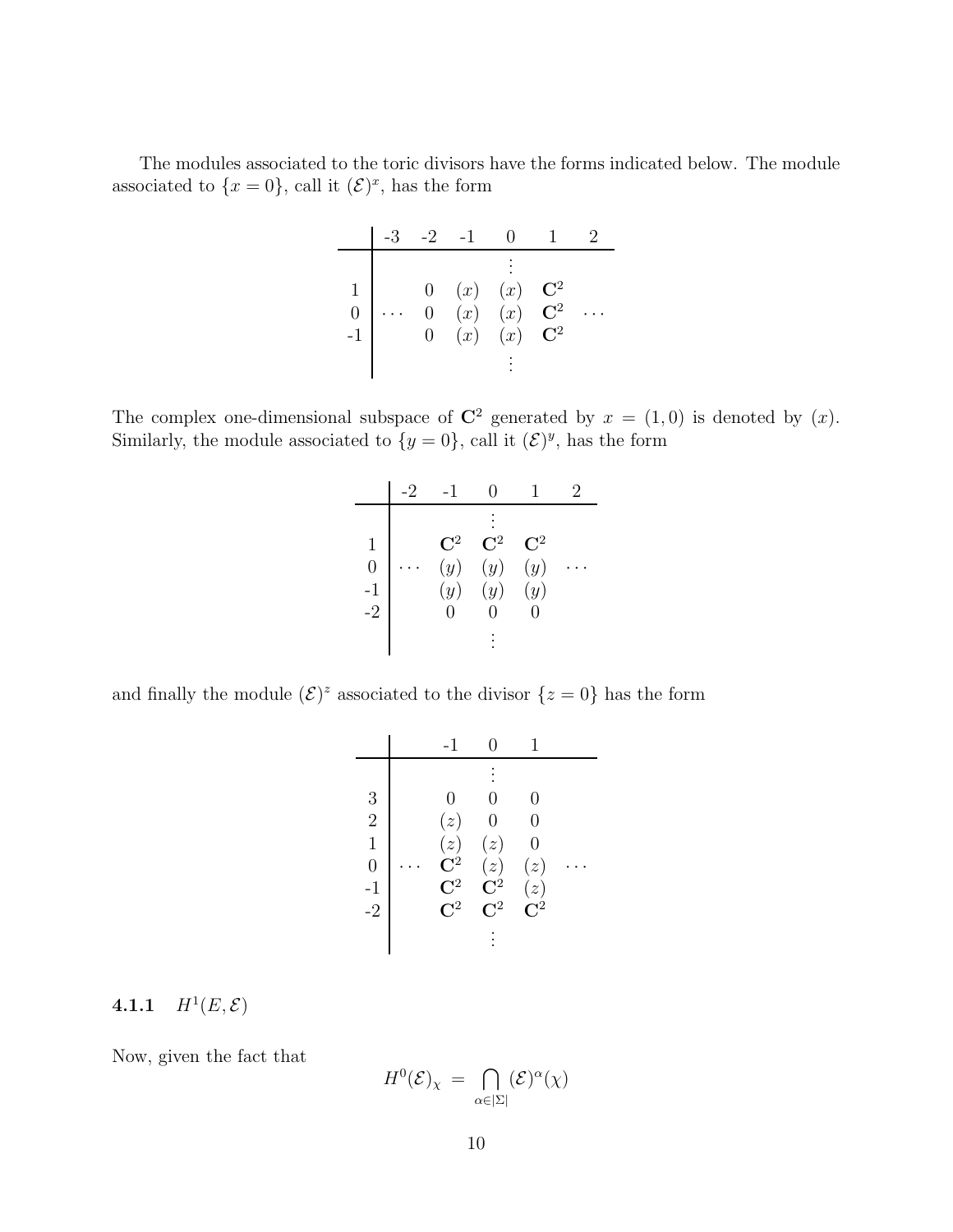for reflexive sheaves  $\mathcal{E}$ , and that  $(x) \cap (y) = 0$ , we can easily show that

$$
H^0({\bf P}^2,\mathcal{E})_\chi\,=\,0\,\forall\chi
$$

In general, for equivariant bundles  $\mathcal E$  on a smooth toric surface

$$
H^{2}(\mathcal{E})_{\chi} = \frac{V}{\sum_{\alpha \in |\Sigma|} (\mathcal{E})^{\alpha}(\chi)}
$$

What is  $V$ ? Over the open T-orbit any equivariant torsion-free sheaf is a trivial vector bundle; V is the fiber of that bundle. (In the present case,  $V = \mathbb{C}^2$ .) For the case at hand we can quickly show

$$
H^2(\mathbf{P}^2,\mathcal{E})_\chi\,=\,0\,\forall\chi
$$

We can then use

$$
\sum_{i} (-)^{i} \dim H^{i}(\mathcal{E})_{\chi} = \sum_{\sigma \in \Sigma} (-)^{codim \sigma} \dim (\mathcal{E})^{\sigma}(\chi)
$$

(where the origin of the fan is included as a (zero-dimensional) cone, with associated module  $V$ ) to show that, for the case at hand,

$$
H^{1}(\mathbf{P}^{2}, \mathcal{E})_{\chi} = \begin{cases} \mathbf{C} & \chi = 0\\ 0 & \text{otherwise} \end{cases}
$$

The equivariant bundle  $\mathcal{E} \otimes \mathcal{O}(K)$ , for the "symmetric" equivariant structure on K (namely,  $-K = \sum_{\alpha \in |\Sigma|} D_{\alpha}$ ) is defined by the filtrations

$$
(\mathcal{E} \otimes \mathcal{O}(K))^{\alpha}(i) = \begin{cases} \mathbf{C}^2 & i < -1 \\ \alpha & i = -1, 0 \\ 0 & i > 0 \end{cases}
$$

and proceeding as before, one can quickly show

$$
H^{0}(\mathbf{P}^{2}, \mathcal{E} \otimes \mathcal{O}(K))_{\chi} = 0 \forall \chi
$$
  
\n
$$
H^{2}(\mathbf{P}^{2}, \mathcal{E} \otimes \mathcal{O}(K))_{\chi} = 0 \forall \chi
$$
  
\n
$$
H^{1}(\mathbf{P}^{2}, \mathcal{E} \otimes \mathcal{O}(K))_{\chi} = \begin{cases} \mathbf{C} & \chi = 0 \\ 0 & \text{otherwise} \end{cases}
$$

Putting this together it is easy to see that

$$
H^0(E,\mathcal{E})_\chi = H^1(E,\mathcal{E})_\chi = 0 \,\forall \chi
$$

(For  $\chi \neq 0$ , the result is clear. The result for  $\chi = 0$  must be obtained by a close examination of the exact sequence.)

This result is an example of an unfortunate phenomenon mentioned earlier – in the singular complex structure limits describing equivariant Calabi-Yaus, the sheaf cohomology groups may jump.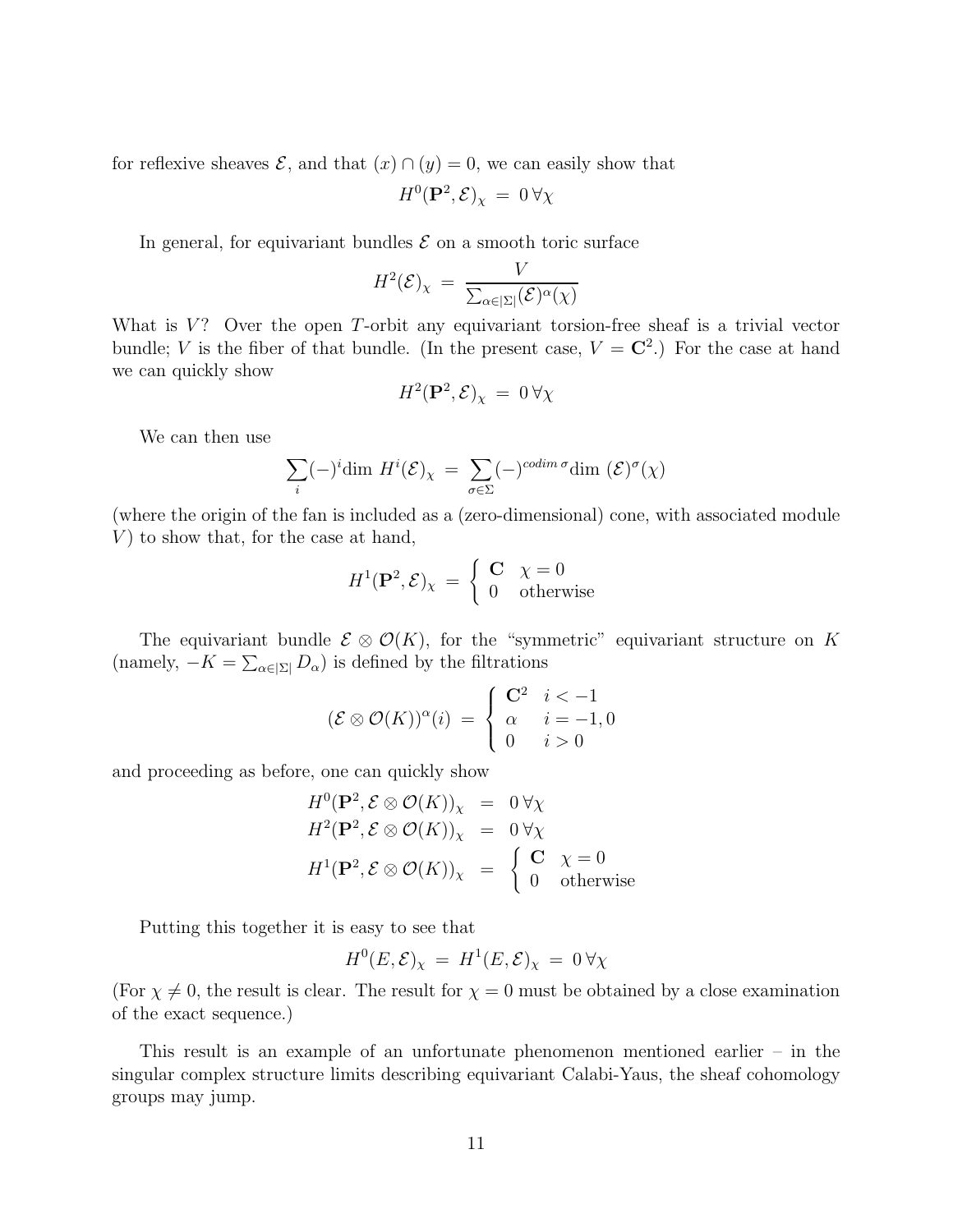### 4.1.2  $H^1(E, \mathcal{E}^{\vee})$

How does one calculate the dual  $\mathcal{E}^{\vee}$  of a sheaf  $\mathcal{E}$ ?

More generally, given any two equivariant torsion-free sheaves  $\mathcal E$  and  $\mathcal F$ , say, which over the open torus orbit look like vector bundles with fiber  $E$ ,  $F$ , respectively, then to any cone  $\sigma \in \Sigma$  we can define the module  $\text{Hom}(\mathcal{E}, \mathcal{F})^{\sigma}$  as follows. Each equivariant element  $Hom(\mathcal{E}, \mathcal{F})^{\sigma}(\chi)$  is precisely a subspace of  $Hom(E, F)$ . Which subspace? Well, any element of Hom $(E, F)$  defines a map between equivariant elements of the modules  $(\mathcal{E})^{\sigma}$  and  $(\mathcal{F})^{\sigma}$ , and in particular Hom $(\mathcal{E}, \mathcal{F})^{\sigma}(\chi)$  is the subspace of Hom $(E, F)$  that maps  $(\mathcal{E})^{\sigma}(\mu)$  into  $(\mathcal{F})^{\sigma}(\mu+\chi)$  for all  $\mu$ . (A general element of Hom $(E,F)$  will map  $(\mathcal{E})^{\sigma}(\mu) \subseteq E$  into F for any  $\mu$ , but not necessarily into the subspace  $(\mathcal{F})^{\sigma}(\mu + \chi) \subseteq F$ .

How can we calculate  $\mathcal{E}^{\vee}$  given  $\mathcal{E}$ ? Well,  $\mathcal{E}^{\vee}$  = Hom $(\mathcal{E}, \mathcal{O})$ , and in fact it is straightforward to show that for any equivariant torsion-free sheaf  $\mathcal{E}$ , the equivariant reflexive sheaf  $\mathcal{E}^{\vee}$  is defined by the filtrations

$$
(\mathcal{E}^{\vee})^{\alpha}(i) = (E/(\mathcal{E})^{\alpha}(1-i))^*
$$

In particular, for the case we are interested in,

$$
(\mathcal{E}^{\vee})^{\alpha}(i) = \begin{cases} (\mathbf{C}^{2})^{*} \cong \mathbf{C}^{2} & i < 0 \\ (\mathbf{C}^{2}/(\alpha))^{*} = {\omega \in (\mathbf{C}^{2})^{*}} | \langle \omega, \alpha \rangle = 0 \} & i = 0, 1 \\ 0 & i > 1 \end{cases}
$$

In order to derive the sheaf cohomology of  $\mathcal{E}^{\vee}$  and  $\mathcal{E}^{\vee} \otimes \mathcal{O}(K)$ , we can either proceed directly as before, or we can use equivariant Serre duality, which says that for any equivariant bundle  $\mathcal E$  on an *n*-dimensional projective toric variety X,

$$
H^i(X, \mathcal{E})_\chi \cong H^{n-i}(X, \mathcal{E}^\vee \otimes \mathcal{O}(K))_{-\chi}^\vee
$$

where  $\mathcal{O}(K)$  is assumed to have the "symmetric" equivariant structure (namely,  $K =$  $-\sum_{\alpha\in|\Sigma|}D_{\alpha}.$ 

In either event, one quickly derives that

$$
H^0(E, \mathcal{E}^{\vee})_{\chi} = H^1(E, \mathcal{E}^{\vee})_{\chi} = 0 \,\forall \chi
$$

### $\textbf{4.1.3} \quad \textbf{Ext}^1_E(\mathcal{E}, \mathcal{E})$

Using the methods outlined earlier, it is straightforward to compute the filtrations defining the bundle  $Hom(\mathcal{E}, \mathcal{E})$ . Define

$$
M = \text{Hom}(\mathbf{C}^2, \mathbf{C}^2)
$$
  
\n
$$
P^{\alpha} = \{ \omega \in M | \omega(\alpha) \subseteq (\alpha) \}
$$
  
\n
$$
Q^{\alpha} = \{ \omega \in M | \text{im } \omega \subseteq (\alpha) \text{ and } \omega(\alpha) = 0 \}
$$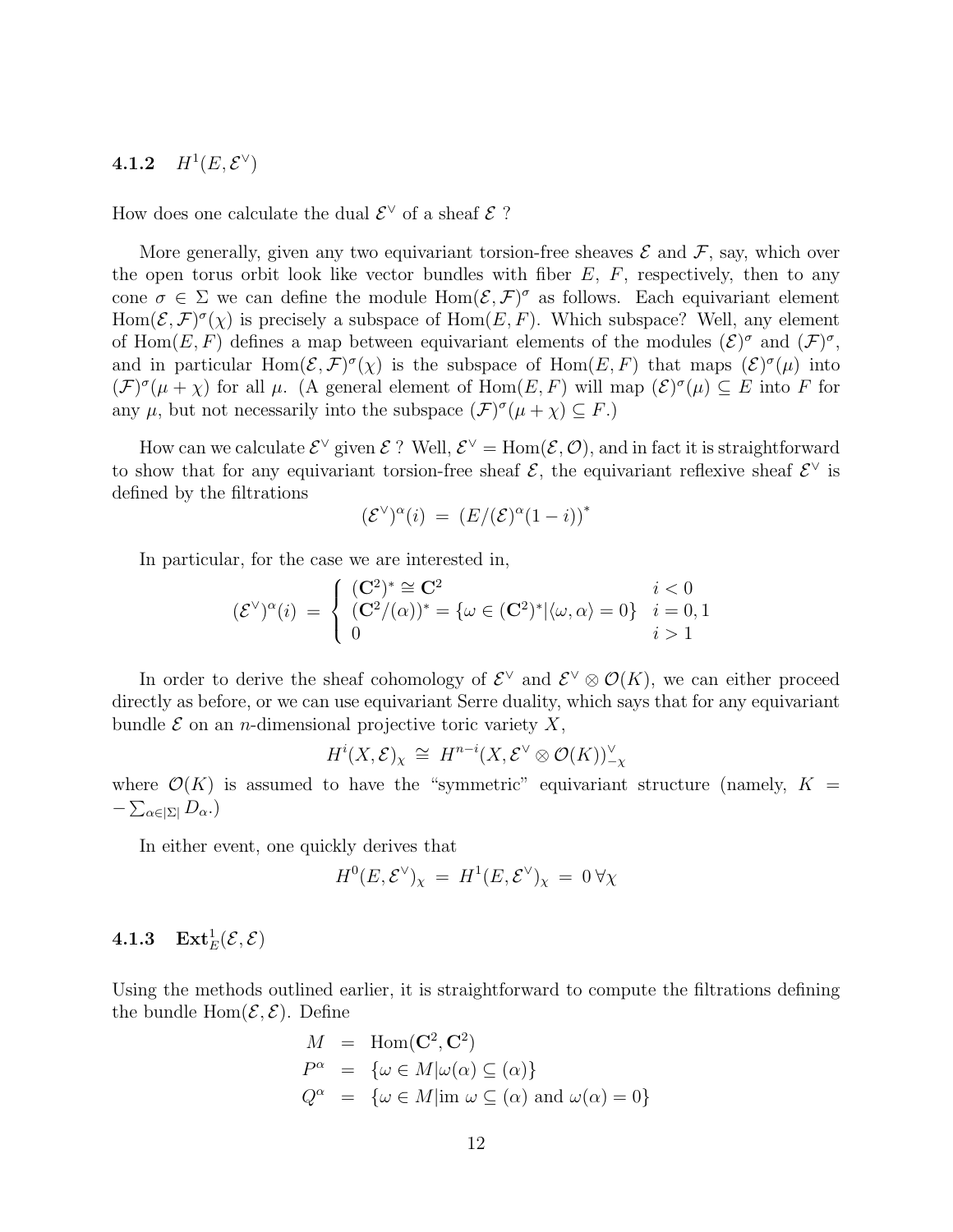then the filtrations defining  $Hom(\mathcal{E}, \mathcal{E})$  are given by

$$
\text{Hom}(\mathcal{E}, \mathcal{E})^{\alpha}(i) = \begin{cases} M & i < -1 \\ P^{\alpha} & i = -1, 0 \\ Q^{\alpha} & i = 1, 2 \\ 0 & i > 2 \end{cases}
$$

For bundles  $\mathcal{E}, \text{Ext}^k(\mathcal{E}, \mathcal{E}) = H^k(\text{Hom}(\mathcal{E}, \mathcal{E}))$ ; we shall use the notations interchangeably in the rest of this subsection.

Using the same techniques as earlier it is now straightforward to calculate

$$
\operatorname{Ext}_{\mathbf{P}^2}^0(\mathcal{E}, \mathcal{E})_\chi = \begin{cases} \mathbf{C} & \chi = 0 \\ 0 & \text{otherwise} \end{cases}
$$
  

$$
\operatorname{Ext}_{\mathbf{P}^2}^2(\mathcal{E}, \mathcal{E})_\chi = 0 \forall \chi
$$

and  $\text{Ext}_{\mathbf{P}^2}^1(\mathcal{E}, \mathcal{E})_\chi$  is given by

|  | $\begin{vmatrix} -3 & -2 & -1 & 0 & 1 & 2 \end{vmatrix}$                                                                                                                                                 |  |  |
|--|----------------------------------------------------------------------------------------------------------------------------------------------------------------------------------------------------------|--|--|
|  |                                                                                                                                                                                                          |  |  |
|  |                                                                                                                                                                                                          |  |  |
|  |                                                                                                                                                                                                          |  |  |
|  |                                                                                                                                                                                                          |  |  |
|  |                                                                                                                                                                                                          |  |  |
|  | $\begin{array}{c cccccc} \hline 2&0&0&0&0&0&0\ 1&0&{\bf C}&{\bf C}&{\bf C}&{\bf C}&0\ 0&0&0&{\bf C}&0&{\bf C}&0\ -1&0&0&0&{\bf C}&0&{\bf C}&0\ -2&0&0&0&0&{\bf C}&0\ -3&0&0&0&0&0&0\ \hline \end{array}$ |  |  |
|  |                                                                                                                                                                                                          |  |  |

As a check, it is well-known [\[13\]](#page-20-0) that moduli spaces of rank 2 bundles on  $\mathbf{P}^2$  of  $c_1$  =  $0, c_2 = n$  have dimension  $4n - 3$ . In this case,  $\mathcal{E}$  has  $c_1 = 0, c_2 = 3$ , so it has 9 complex deformations – and indeed, dim  $\text{Ext}_{\mathbf{P}^2}^1(\mathcal{E}, \mathcal{E}) = 9.$ 

This result for  $Ext<sup>1</sup>$  also implies that  $\mathcal E$  has no "equivariant" deformations – that is, deformations that preserve equivariance. (In general, dim  $\text{Ext}^1(\mathcal{E}, \mathcal{E})_{\chi=0}$  is the number of sheaf moduli that preserve equivariance.) This also is relatively straightforward to check.

The groups  $\mathrm{Ext}^i_{\mathbf{P}^2}(\mathcal{E}, \mathcal{E} \otimes \mathcal{O}(K))_\chi$  can either be worked out directly or calculated via equivariant Serre duality.

Putting those two sets of Ext groups together, we find that  $\text{Ext}^0_E(\mathcal{E}, \mathcal{E})_\chi$  is given by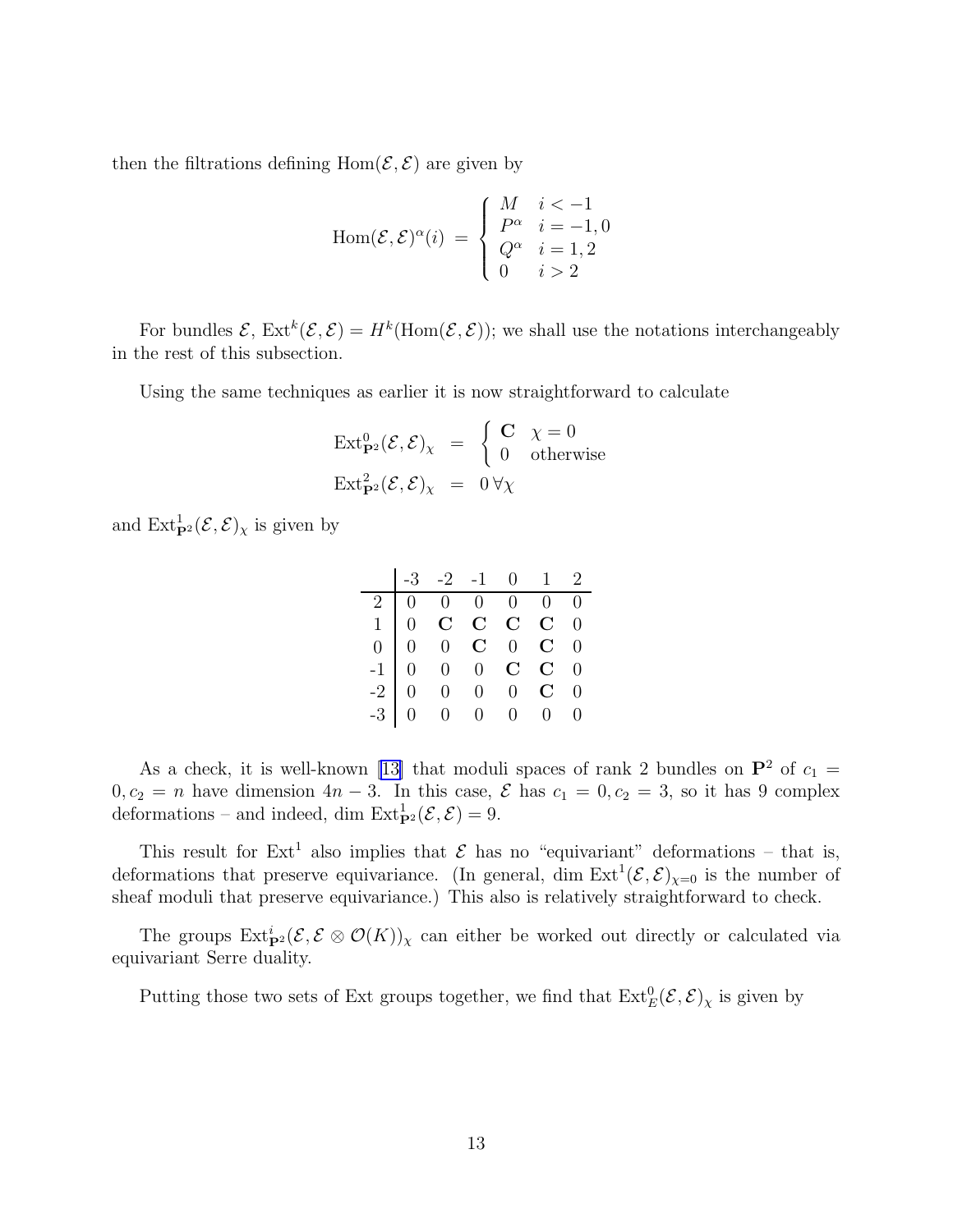|  | $\begin{vmatrix} -2 & -1 & 0 & 1 & 2 & 3 \end{vmatrix}$                                                                                                                                                                                                                               |  |  |
|--|---------------------------------------------------------------------------------------------------------------------------------------------------------------------------------------------------------------------------------------------------------------------------------------|--|--|
|  |                                                                                                                                                                                                                                                                                       |  |  |
|  |                                                                                                                                                                                                                                                                                       |  |  |
|  |                                                                                                                                                                                                                                                                                       |  |  |
|  |                                                                                                                                                                                                                                                                                       |  |  |
|  |                                                                                                                                                                                                                                                                                       |  |  |
|  | $\begin{array}{c cccccc} \hline 3 & 0 & 0 & 0 & 0 & 0 & 0 & 0 \ 2 & 0 & \mathbf{C} & 0 & 0 & 0 & 0 & 0 \ 1 & 0 & 0 & 0 & 0 & 0 & 0 & 0 \ 0 & 0 & 0 & \mathbf{C} & 0 & 0 & 0 & 0 \ -1 & 0 & \mathbf{C} & 0 & 0 & \mathbf{C} & 0 \ -2 & 0 & 0 & 0 & 0 & 0 & 0 & 0 \ \hline \end{array}$ |  |  |

and

$$
\mathrm{Ext}^1_E(\mathcal{E}, \mathcal{E})_\chi = \mathrm{Ext}^0_E(\mathcal{E}, \mathcal{E})_{-\chi}
$$

Our result for  $\text{Ext}_{E}^{1}$  reveals some unfortunate pathologies that must be dealt with. It is well-known[[12](#page-20-0)] that any moduli space of bundles on a smooth elliptic curve is isomorphic to the elliptic curve itself, so for smooth E, dim  $\text{Ext}_{E}^{1}(\mathcal{E}, \mathcal{E}) = 1$ . Yet here, by contrast, dim  $\text{Ext}_{E}^{1}(\mathcal{E}, \mathcal{E}) > 1$ . How is this possible? Strictly speaking  $\text{Ext}^{1}(\mathcal{E}, \mathcal{E})$  is the Zariski tangent cone to a moduli space of sheaves at sheaf  $\mathcal E$ . If the moduli space is singular at the point represented by sheaf  $\mathcal{E}$ , for example, then  $\text{Ext}^1(\mathcal{E}, \mathcal{E})$  need not have the same dimension as the moduli space. In particular, in the present case  $E$  is extremely singular, and so there is no good reason why dim  $\text{Ext}_{E}^{1}(\mathcal{E}, \mathcal{E}) = 1$ . The "extra" generators of  $\text{Ext}^{1}$  should be thought of as closely analogous to "fake" marginal operators in string theory – that is, operators with the right conformal dimension to be marginal, but which do not actually represent flat directions in the theory.

### 4.2 Elliptic Curve in  $P^2/Z_3$

A fan describing  $\mathbf{P}^2/\mathbf{Z}_3$  as a toric variety is shown in figure [2.](#page-14-0)

Strictly speaking the sheaf cohomology calculations presented in[[1\]](#page-19-0) should only be trusted on a smooth toric variety, however we shall apply them here.

The calculations in this case are extremely similar to those already presented, so we shall simply summarize the results.

Let  $\mathcal E$  be a sheaf on  $\mathbf{P}^2/\mathbf{Z}_3$  defined by the same type of filtrations used to define the  $\mathcal E$ used in the previous section, then for an elliptic curve  $E$  (the mirror to  $E$ ) defined by

$$
xyz=0
$$

we have

$$
H^{0}(\tilde{E}, \mathcal{E})_{\chi} = H^{1}(\tilde{E}, \mathcal{E})_{\chi} = 0 \,\forall \chi
$$
  

$$
H^{0}(\tilde{E}, \mathcal{E}^{\vee})_{\chi} = H^{1}(\tilde{E}, \mathcal{E}^{\vee})_{\chi} = 0 \,\forall \chi
$$

and  $\mathrm{Ext}^1_{\tilde{E}}(\mathcal{E}, \mathcal{E})_\chi$  is given by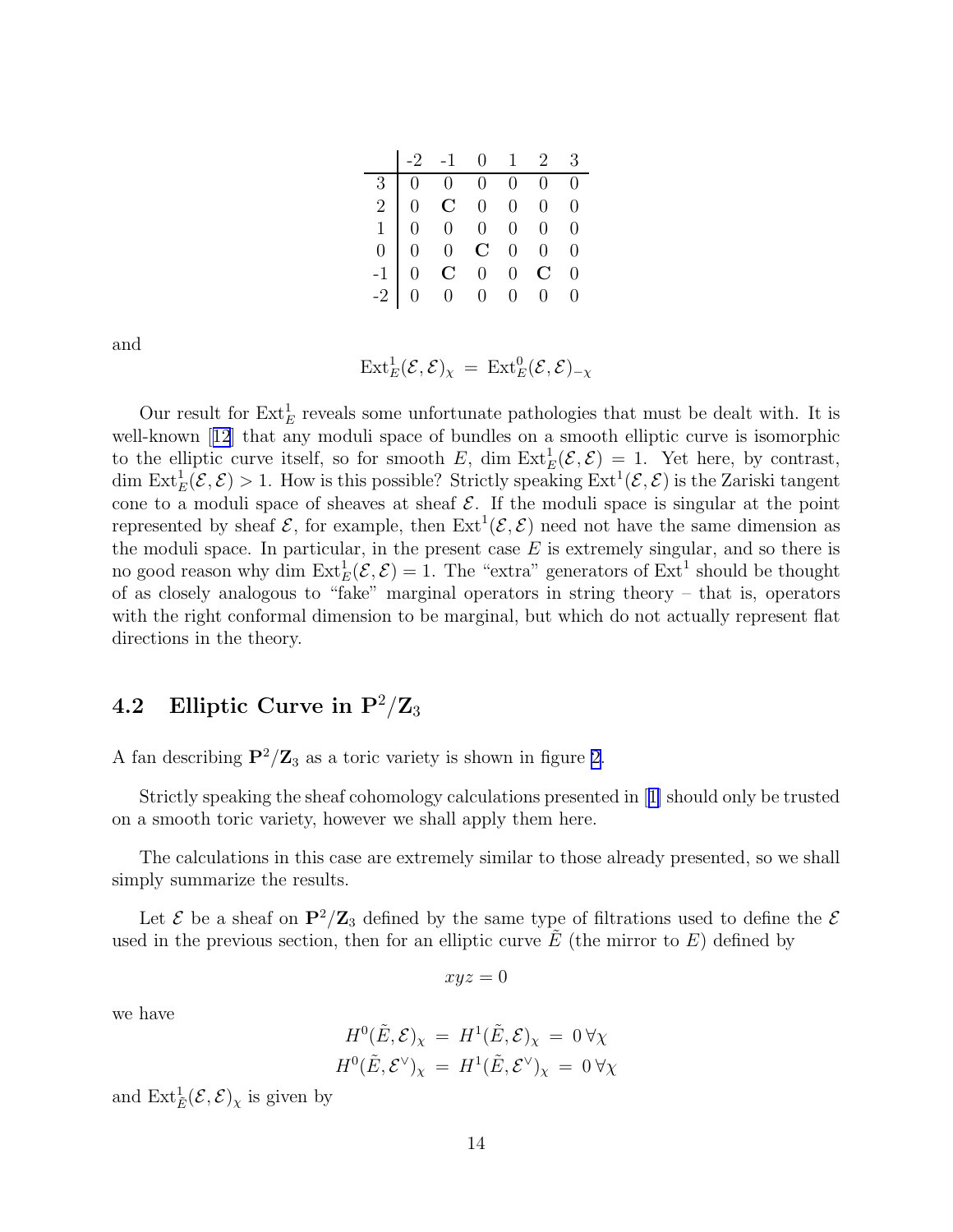<span id="page-14-0"></span>

Figure 2: A fan for the toric variety  $\mathbf{P}^2/\mathbf{Z}_3$ .

|                |                | $-2$ $-1$ 0       |                         | 1 2            |                  |
|----------------|----------------|-------------------|-------------------------|----------------|------------------|
| 2 <sup>1</sup> |                | $0 \quad 0$       | $\overline{0}$          | $\overline{0}$ | $\overline{0}$   |
| $\mathbf{1}$   | $\boxed{0}$    | $\overline{0}$    | $0\,$                   | $\mathbf C$    | $\overline{0}$   |
| $\overline{0}$ | $\overline{0}$ | $\rm \frac{C}{0}$ | $\overline{\mathbf{C}}$ | $\overline{0}$ | $\overline{0}$   |
| $-1$<br>$-2$   | $\overline{0}$ |                   | $\overline{\mathbf{C}}$ | $\overline{0}$ | $\overline{0}$   |
|                | $\overline{0}$ | $\overline{0}$    | $\overline{0}$          | 0.             | $\left( \right)$ |

and

$$
\operatorname{Ext}_{\tilde{E}}^0({\mathcal E},{\mathcal E})_{\chi} \, = \, \operatorname{Ext}_{\tilde{E}}^1({\mathcal E},{\mathcal E})_{-\chi}
$$

Here again we have the unfortunate phenomenon that there are more generators in  $\text{Ext}^1_{\tilde{E}}$ than there should be genuine moduli.

How do these results compare to those for the mirror  $E$ ? As only one of the groups  $(\text{Ext}^1(\mathcal{E}, \mathcal{E}))$  is nonzero, and dim  $\text{Ext}^1_E(\mathcal{E}, \mathcal{E}) = \text{dim }\text{Ext}^1_{\tilde{E}}(\mathcal{E}, \mathcal{E})$ , there exists an isomorphism of isotypic decompositions, and so this agrees – trivially – with the conjecture.

## 5 Higher Dimensional Calabi-Yaus

In principle one could work through the same calculations for higher dimensional Calabi-Yaus, though in practice these computations are more cumbersome. We shall not do so here, but instead will mention a few subtleties associated with such computations.

The tangent bundle of the equivariant elliptic curve was the restriction of a bundle on  $\mathbf{P}^2$ , but in higher dimensions the tangent sheaf of an equivariant Calabi-Yau will instead be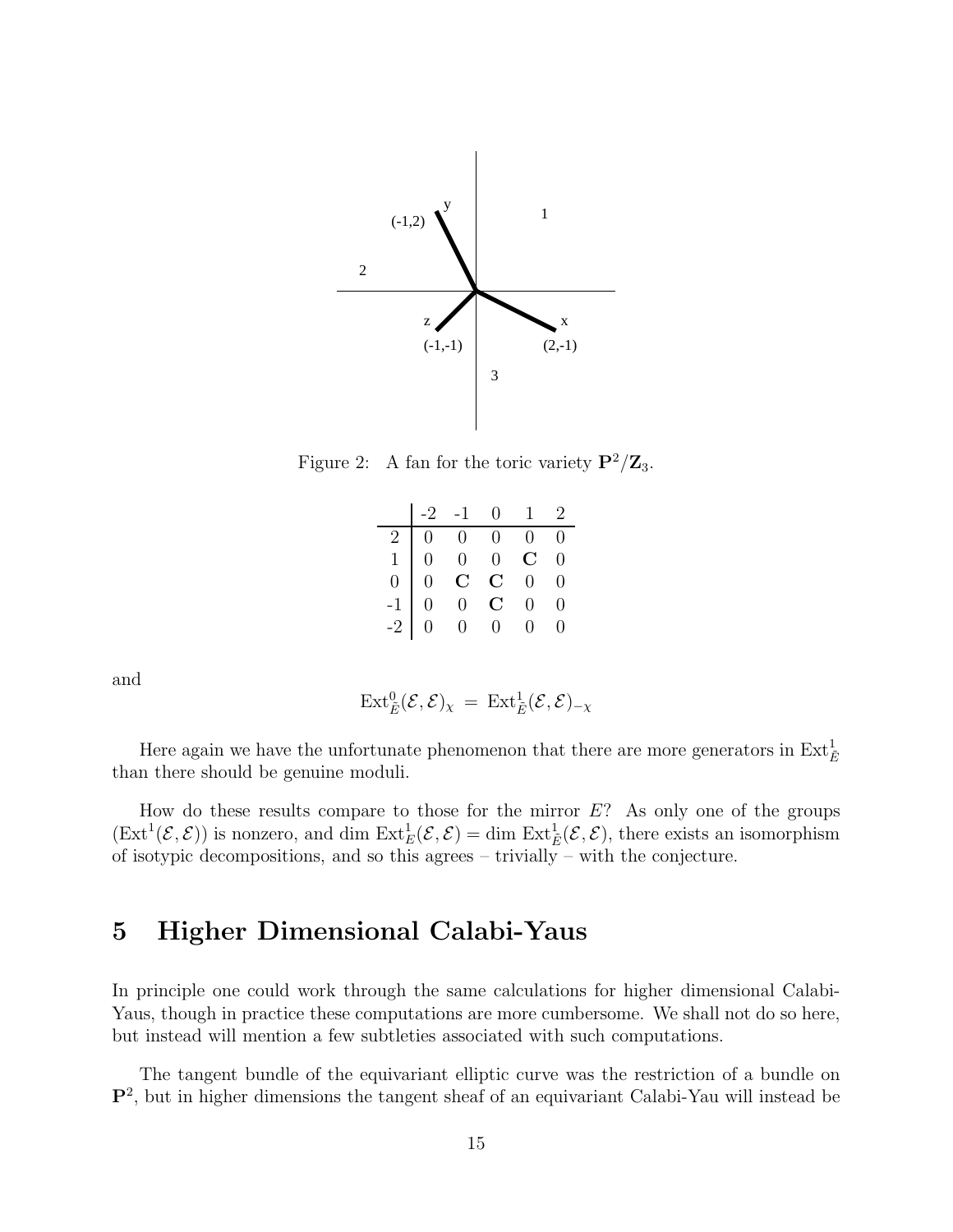<span id="page-15-0"></span>the restriction of an equivariant torsion-free sheaf on the ambient toric variety.

As a result, instead of calculating sheaf cohomology groups to count complex and Kahler moduli, one should consider Ext groups. More precisely,  $H^1(X, T^*X)$  is replaced with  $\text{Ext}^1_X(TX, \mathcal{O})$ . The group  $H^1(X, TX)$  is always isomorphic to  $\text{Ext}^1_X(\mathcal{O}, TX)$ .

Global Ext groups of equivariant sheaves have an isotypic decomposition, just as the sheaf cohomology groups, and are relatively straightforward to calculate. As the methods involved may not be familiar to the reader, we review a simple example in appendix [B](#page-17-0).

## 6 Conclusions

In this paper we have presented a conjecture regarding how (0,2) mirror symmetry acts on sheaf deformations. More precisely, we have made a conjecture concerning how deformations of the tangent bundle of mirror symmetric Calabi-Yaus are mirror mapped into each other, in a limit that all worldsheet instanton corrections on both sides of the mirror are turned off.

We would like to make a more general conjecture concerning mirror symmetry. For Calabi-Yaus realized as hypersurfaces in toric varieties, an "inherently toric" description of mirror symmetry has been well-developed – Kahler moduli descending from the ambient space are exchanged with complex structure deformations to other hypersurfaces in the same ambient space. For Calabi-Yaus realized as special Lagrangian fibrations [\[9](#page-20-0)], mirror symmetry maps such Calabi-Yaus into other Calabi-Yaus also realized as special Lagrangian fibrations. More generally, it would appear that for Calabi-Yaus with any defining property "X", there exists a description of mirror symmetry that is inherently "X"-ic. Perhaps such an observation can be made more precise – perhaps there exists some universal (in the sense of category theory) definition of mirror symmetry, which yields specific mirror conjectures for any given family of Calabi-Yaus.

## 7 Acknowledgements

We would like to thank P. Aspinwall, A. Knutson, and E. Witten for useful conversations.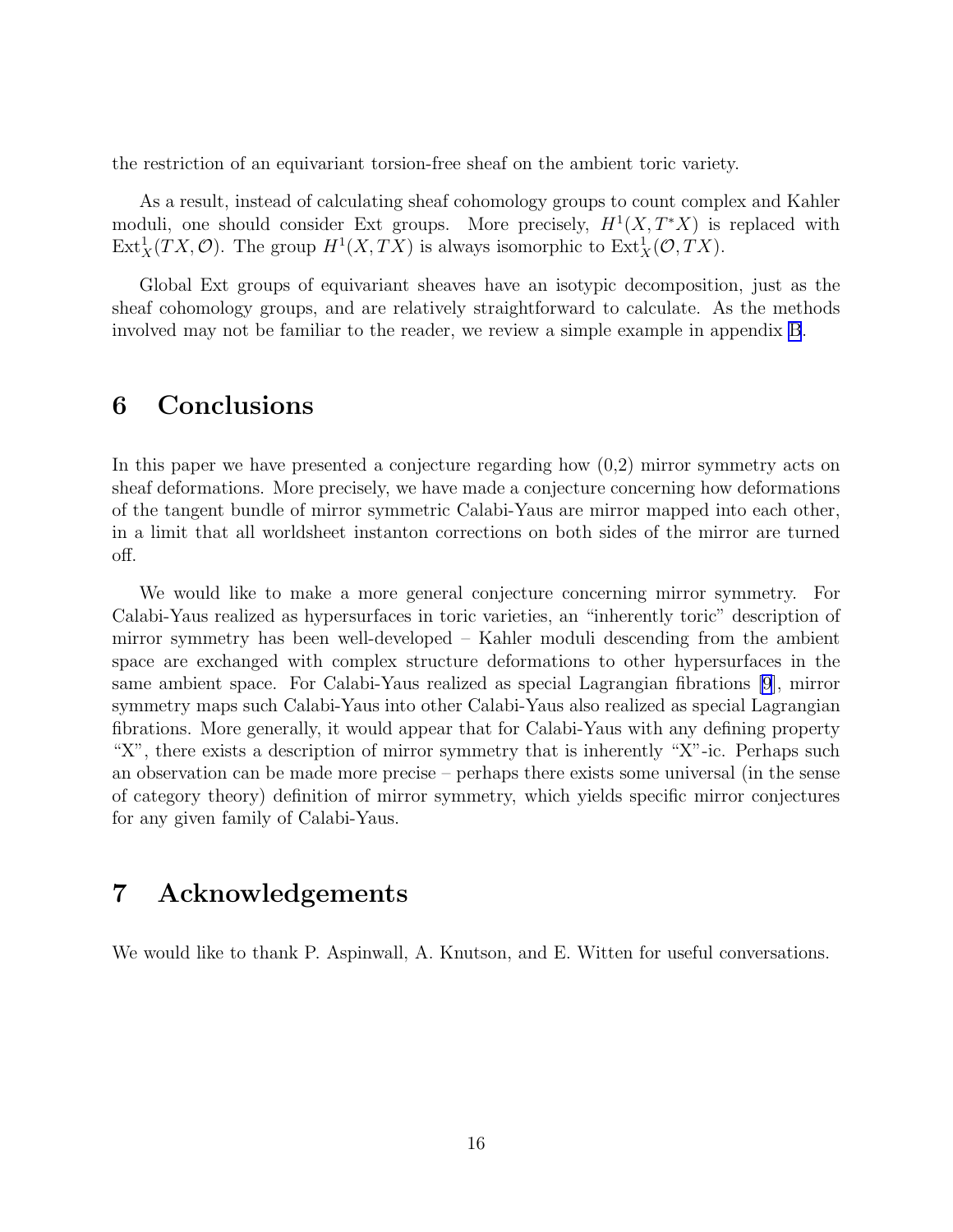### A Complex structure moduli spaces

Moduli spaces of complex structures can be constructed as GIT quotients [\[17](#page-20-0), [18](#page-20-0)] (see the appendix of [\[1](#page-19-0)] for an introduction to GIT quotients for physicists). Typically smooth hypersurfaces are stable, and singular hypersurfaces are either semistable or (more commonly) unstable.

In this appendix we shall examine moduli spaces of complex structures explicitly, and check that the degenerate hypersurfaces used in the text really are on the moduli space (i.e., are semistable). Our presentation will be closely analogous to those in[[17,](#page-20-0) section 4.2] and [\[18,](#page-20-0) section 4.4].

Let  $x_0, x_1, \ldots, x_n$  be homogeneous coordinates on  $\mathbf{P}^n$ . We shall study moduli spaces of degree  $n+1$  hypersurfaces in  $\mathbf{P}^n$ .

To set notation, let

$$
\sum a_{i_1 i_2 \cdots i_n} x_0^{n+1-i_1-i_2-\cdots-i_n} x_1^{i_1} x_2^{i_2} \cdots x_n^{i_n} = 0
$$

define a degree  $n+1$  hypersurface in  $\mathbf{P}^n$ .

Now, not every distinct set of  $a_{i_1i_2\cdots i_n}$  defines a distinct hypersurface – hypersurfaces related by an action of  $GL(n+1, \mathbb{C})$  on the homogeneous coordinates are identical. As the overall breathing mode of  $GL(n + 1, \mathbb{C})$  is irrelevant, it suffices to consider the action of  $SL(n+1, \mathbf{C}).$ 

The moduli space of complex structures is simply a GIT quotient of the space of  $a_{i_1i_2\cdots i_n}$ (namely,  $\mathbf{C}^k$  for some k) by  $SL(n+1,\mathbf{C})$  (with ample line bundle  $\mathcal{O}$  on  $\mathbf{C}^k$ ).

How can we determine whether a hypersurface is stable, semistable, or unstable under this GIT quotient? We shall use the numerical criterion for stability (see [[17,](#page-20-0)section 2.1] or [[18,](#page-20-0) section 4.2] or the appendix to[[1\]](#page-19-0)). This involves checking stability under all one-parameter subgroups of  $SL(n+1, \mathbb{C})$ .

Now, every one-parameter subgroup of  $SL(n + 1, \mathbb{C})$  is conjugate to one of the form

$$
\lambda(t) = \text{diag}(t^{r_0}, t^{r_1}, \cdots t^{r_n})
$$

with

$$
\sum r_i = 0
$$

and

$$
r_0 \geq r_1 \geq \cdots \geq r_n
$$

with not all  $r_i$  zero. Clearly, such a one-parameter subgroup will act on the  $a_{i_1i_2\cdots i_n}$  as

$$
\lambda(t) a_{i_1 i_2 \cdots i_n} = t^{-r_0(n+1-i_1-i_2-\cdots-i_n)-r_1 i_1-\cdots-i_n r_n} a_{i_1 i_2 \cdots i_n}
$$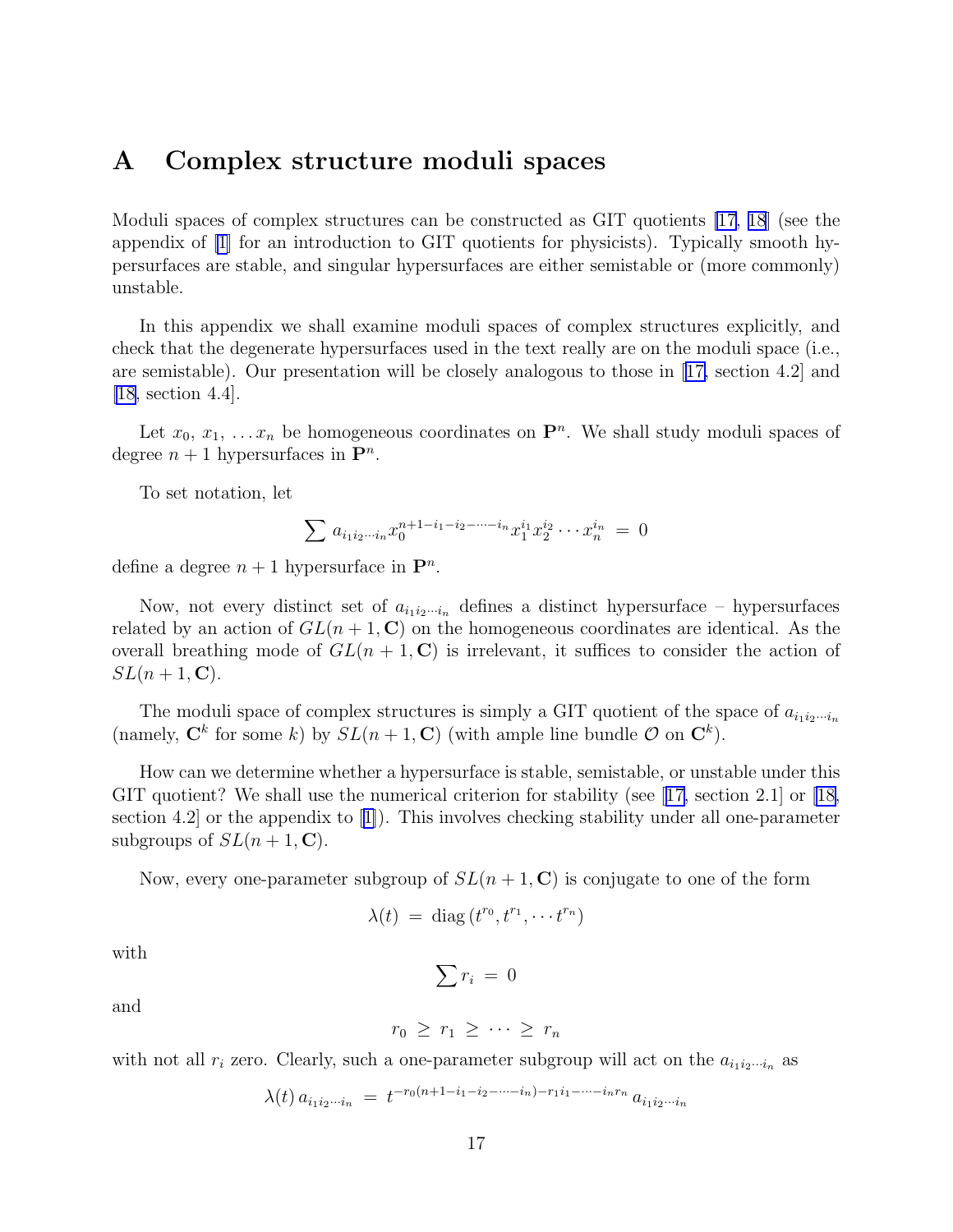<span id="page-17-0"></span>Now, define

$$
\mu(\lbrace a_{i_1i_2\cdots i_n} \rbrace, \lambda) = \text{unique integer } \mu \text{ such that } \lim_{t \to 0} t^{\mu} \lambda(t) a_{i_1i_2\cdots i_n} \text{ exists and is nonzero}
$$

$$
= \max \lbrace r_0(n+1-i_1-i_2-\cdots-i_n)+r_1i_1+\cdots+i_n r_n \, | \, a_{i_1i_2\cdots i_n} \neq 0 \rbrace
$$

According to the numerical criterion for stability, a point will be stable precisely when  $\mu > 0$ for all one-parameter subgroups  $\lambda$ , semistable when  $\mu \geq 0$  for all one-parameter subgroups  $\lambda$ , and unstable otherwise.

It is now easy to check that the equivariant Calabi-Yau defined by the hypersurface

$$
x_0 x_1 \cdots x_n = 0
$$

in  $\mathbf{P}^n$  is always properly semistable. For this hypersurface, for any one-parameter subgroup  $\lambda(t),$ 

$$
\begin{array}{rcl}\n\mu & = & r_0(1) + r_1 + \cdots + r_n \\
& = & 0\n\end{array}
$$

Thus, equivariant Calabi-Yaus of this form are always semistable, and more to the point always exist on the moduli space.

Now we shall specialize to the case of elliptic curves in  $\mathbf{P}^2$ . Suppose the elliptic curve has a singular point, and that (without loss of generality) the point is located at

$$
(x_0, x_1, x_2) = (1, 0, 0)
$$

In this case, we have constraints on the {  $a_{i_1i_2}$  :  $a_{i_1i_2} = 0$  if  $i_1 = i_2 = 0$ , or if precisely one of the  $i_j = 1$  and the other is zero. We claim that in this case, there exists a one-parameter subgroup  $\lambda$  such that  $\mu(a_{i_1 i_2}, \lambda) \leq 0$ . Let  $r_0 = 2$ ,  $r_1 = r_2 = -1$ , then

$$
\mu(\lbrace a_{i_1 i_2} \rbrace, \lambda) = 2(3 - i_1 - i_2) - i_1 - i_2
$$
  
= 3(2 - i\_1 - i\_2)  

$$
\leq 0 \text{ as } i_1 + i_2 \geq 2 \text{ for } a_{i_1 i_2} \neq 0
$$

Thus, a singular elliptic curve in  $\mathbf{P}^2$  can never be properly stable, but is either properly semistable or unstable.

## **B** Ideal sheaf on  $P^2$

In order to gain some basic experience with nontrivial global Ext calculations, we shall warm up by studying an ideal sheaf  $\mathcal I$  on  $\mathbf P^2$ , vanishing to order 1 at  $x = y = 0$ . (For notation,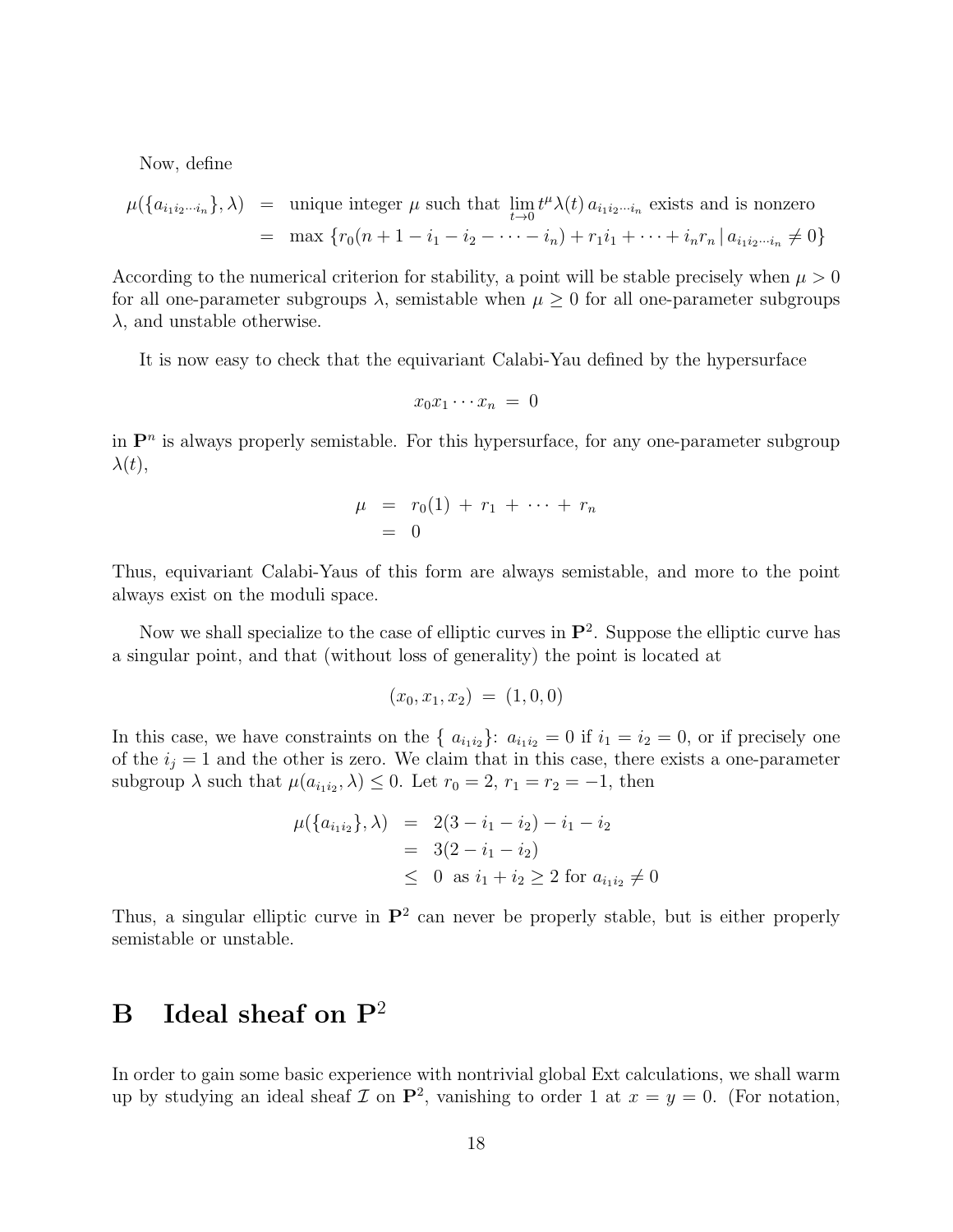consult figure [1](#page-8-0).) In particular, we shall calculate the global Ext groups  $\text{Ext}^0(\mathcal{I},\mathcal{O})$  and  $\mathrm{Ext}^1(\mathcal{I},\mathcal{O}).$ 

What modules do we associate to cones to describe this ideal sheaf  $\mathcal{I}$ ? Over all cones σ except the dimension 2 cone spanned by x, y, the module associated to Spec  $\mathbb{C}[\sigma^{\vee}]$  is precisely  $\mathbf{C}[\sigma^{\vee}]$ . Over cone 1, spanned by x, y, the module is the ideal  $I = (x, y) \subset \mathbf{C}[x, y]$ .

Now, let us calculate global Ext groups of this ideal sheaf, following the prescription in [\[1](#page-19-0)]. Let  $I^{\sigma}$  denote the module defining  $\mathcal I$  on cone  $\sigma$ ,  $\mathcal O$  the structure sheaf, and  $\mathcal O^{\sigma}$  the module defining O on cone  $\sigma$  – namely,  $\mathcal{O}^{\sigma} = \mathbf{C}[\sigma^{\vee}]$ . In this notation, the global Ext group  $\text{Ext}^n(\mathcal{I}, \mathcal{O})_\chi$  is the limit of a spectral sequence with first-level terms

$$
E_1^{p,q} \;=\; \bigoplus_{\text{codim } \sigma = p} \; \mathrm{Ext}^q_{\mathbf{C}[\sigma^\vee]}(I^\sigma,\mathcal{O}^\sigma)_\chi
$$

where the Ext groups on the right side are the usual Ext groups of modules. It is straightforward to calculate these, with the results

$$
\operatorname{Ext}^0(\mathbf{C}[\sigma^\vee], \mathbf{C}[\sigma^\vee]) = \mathbf{C}[\sigma^\vee]
$$
\n
$$
\operatorname{Ext}^n(\mathbf{C}[\sigma^\vee], \mathbf{C}[\sigma^\vee]) = 0 \text{ for } n > 0
$$
\n
$$
\operatorname{Ext}^0(I, \mathbf{C}[x, y]) = \mathbf{C}[x, y]
$$
\n
$$
\operatorname{Ext}^1(I, \mathbf{C}[x, y]) = \mathbf{C}[x, y]/I
$$
\n
$$
\operatorname{Ext}^n(I, \mathbf{C}[x, y]) = 0 \text{ for } n > 1
$$

Now, let us calculate the second-level terms. Recall

$$
d_r: E_r^{p,q} \to E_r^{p+r,q-r+1}
$$

so in particular

$$
d_1: E_1^{p,q} \to E_1^{p+1,q}
$$

and this differential is precisely the Čech differential. Thus,  $E_2^{n,0} = H^n(Hom(\mathcal{I}, \mathcal{O}))$ , and  $Hom(\mathcal{I}, \mathcal{O}) = \mathcal{O}$ , so we can read off

$$
E_2^{0,0} = \begin{cases} \mathbf{C} & \chi = 0\\ 0 & \text{otherwise} \end{cases}
$$
  

$$
E_2^{1,0} = 0 \forall \chi
$$
  

$$
E_2^{2,0} = 0 \forall \chi
$$

In principle, identical methods give  $E_2^{n,1} = H^n(Ext^1(\mathcal{I}, \mathcal{O}))$ . However,  $Ext^1(\mathcal{I}, \mathcal{O})$  is not torsion-free, so we should go over the calculation in somewhat more detail.

Even for an equivariant torsion sheaf, we can still calculate sheaf cohomology (on the obvious Leray cover) as Cech cohomology of the complex ˘

$$
0 \to \bigoplus_{\text{codim }\sigma=0} E^{\sigma}(\chi) \to \bigoplus_{\text{codim }\sigma=1} E^{\sigma}(\chi) \to E \to 0
$$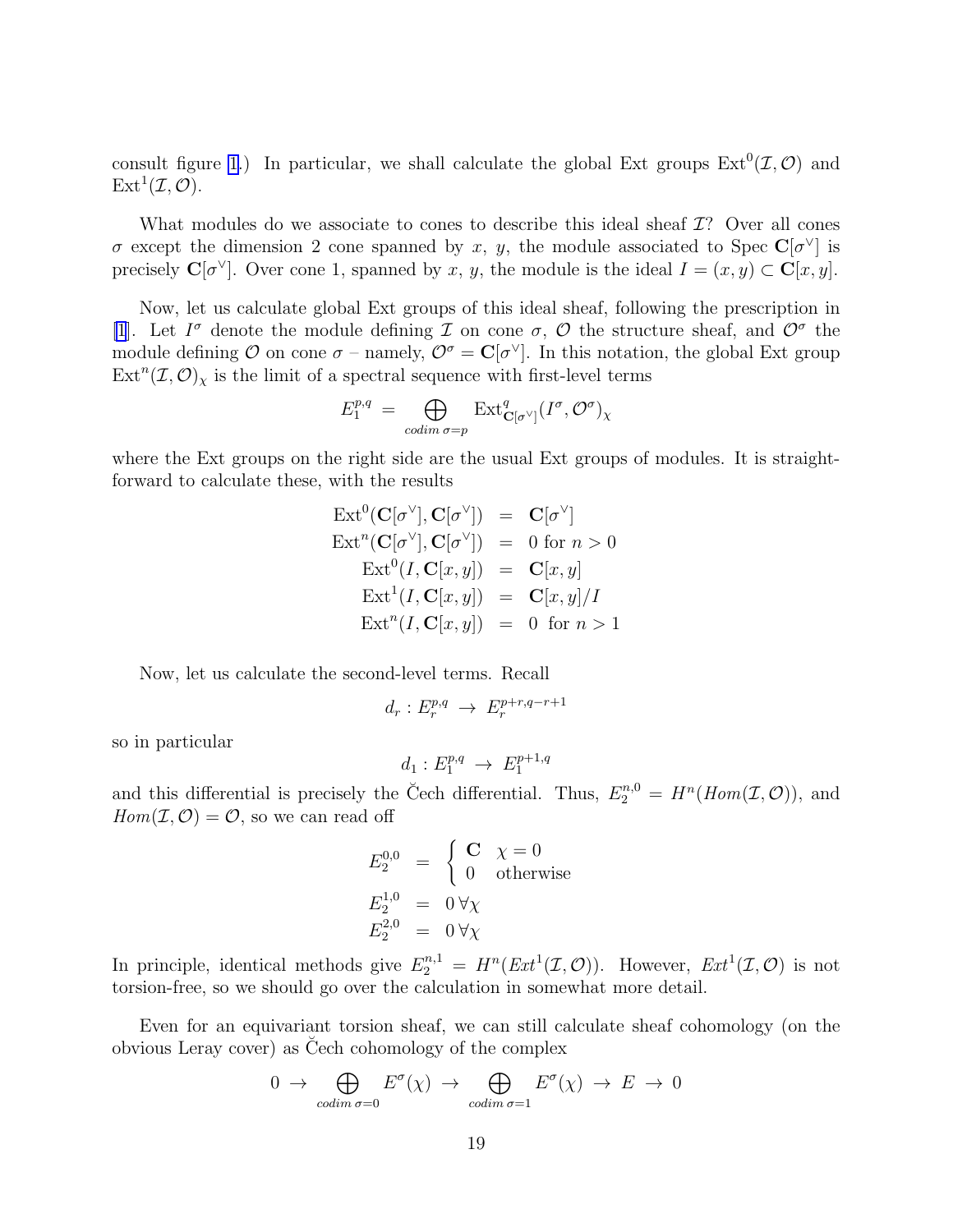<span id="page-19-0"></span>where  $E^{\sigma}$  is the module defining the sheaf  $Ext^1(\mathcal{I}, \mathcal{O})$  over the open toric neighborhood associated to cone  $\sigma$ , namely

$$
E^{\sigma} = Ext^{1}(I^{\sigma}, \mathcal{O}^{\sigma})
$$

Over the open torus orbit, the equivariant sheaf  $Ext^1(\mathcal{I}, \mathcal{O})$  is a trivial rank 0 vector bundle, so  $E = 0$ . Also, from results above,  $E^{\sigma} = 0$  for  $\sigma$  a cone of codimension 1. Thus, the cohomology of this complex is trivial to compute, and we find

$$
E_2^{0,1} = \mathbf{C}[x, y]/I \cong \begin{cases} \mathbf{C} & \chi = 0 \\ 0 & \text{otherwise} \end{cases}
$$
  

$$
E_2^{1,1} = 0 \forall \chi
$$
  

$$
E_2^{2,1} = 0 \forall \chi
$$

Now, it is easy to check that

$$
E_{\infty}^{0,0} = E_{2}^{0,0}
$$
  
\n
$$
E_{\infty}^{1,0} = E_{2}^{1,0}
$$
  
\n
$$
E_{\infty}^{0,1} = E_{2}^{0,1}
$$

so as a result we have

$$
\operatorname{Ext}^{0}(\mathcal{I}, \mathcal{O})_{\chi} = E_{2}^{0,0} = \begin{cases} \mathbf{C} & \chi = 0 \\ 0 & \text{otherwise} \end{cases}
$$

$$
\operatorname{Ext}^{1}(\mathcal{I}, \mathcal{O})_{\chi} = E_{2}^{1,0} \oplus E_{2}^{0,1} = \begin{cases} \mathbf{C} & \chi = 0 \\ 0 & \text{otherwise} \end{cases}
$$

which agrees precisely with the known (in fact, standard) result.

### References

- [1] A. Knutson and E. Sharpe, "Sheaves on Toric Varieties for Physics," [hep-th/9711036](http://arxiv.org/abs/hep-th/9711036).
- [2] A. A. Klyachko, "Toric Bundles and Problems of Linear Algebra," Funct. Anal. Appl. 23 (1989) 135.
- [3] A. A. Klyachko, "Equivariant Bundles on Toric Varieties," Math. USSR Izvestiya 35 (1990) 337.
- [4] A. A. Klyachko, "Stable Bundles, Representation Theory and Hermitian Operators," preprint.
- [5] A. A. Klyachko, "Vector Bundles and Torsion Free Sheaves on the Projective Plane," preprint.